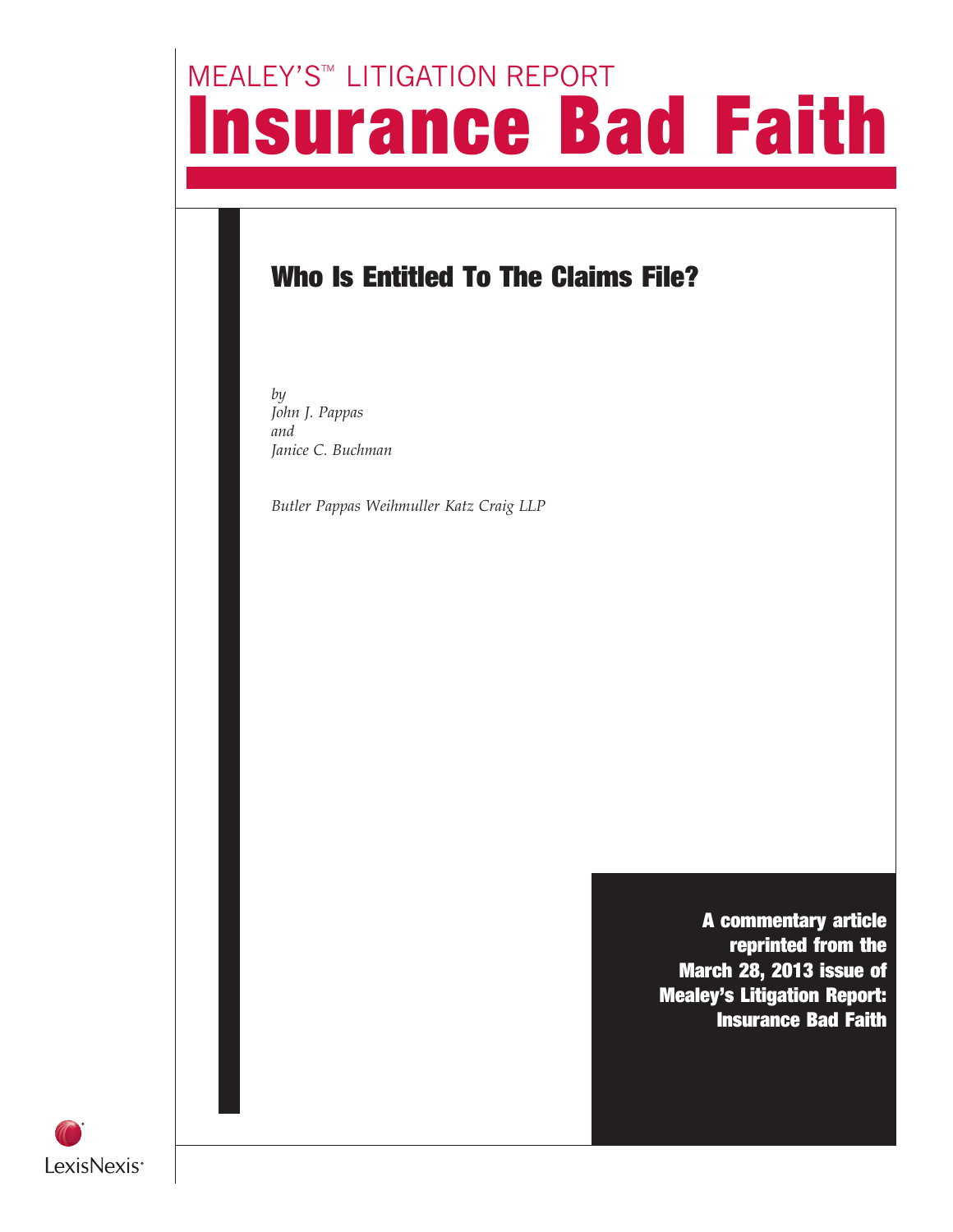## Commentary

### Who Is Entitled To The Claims File?

By John J. Pappas and Janice C. Buchman

[Editor's Note: John J. Pappas and Janice C. Buchman are with the law firm of Butler Pappas Weihmuller Katz Craig LLP, which has offices in Tampa, Chicago, Charlotte, Philadelphia, Mobile, Tallahassee, and Miami. Mr. Pappas and Ms. Buchman are experienced trial and appellate lawyers in the firm's Coverage and Extra-Contractual Departments. Any commentary or opinions do not reflect the opinions of Butler Pappas or Mealey's. Copyright  $\circled{c}$ 2013 by the authors. Responses are welcome.]

#### Introduction

The United States Supreme Court has recognized the "attorney-client privilege" as "one of the oldest recognized privileges for confidential communications,'' the purpose of which is to encourage "full and frank communication between attorneys and their clients and thereby promote broader public interests in the observance of law and the administration of justice."<sup>1</sup> The "work product doctrine," which was established more than sixty years ago by the United States Supreme Court in the seminal case of *Hickman v. Taylor*,<sup>2</sup> protects an attorney's litigation preparation materials from discovery, as opposed to communications to a client.<sup>3</sup> Yet the application of the "attorney-client privilege" and "work product doctrine" continues to be a source of confusion and disagreement. The recent decision by a Georgia federal court in Camacho v. Nationwide Mutual *Insurance Company*<sup>4</sup> illustrates why the application of the "attorney-client privilege" and "work product doctrine'' to the insurer's claims file in the context of a third-party ''bad faith'' claim can be particularly confusing. Note, the issue is not defense counsel's file, to which the insured is entitled to full access.

In *Camacho* Plaintiffs brought suit against Seung C. Park's insurer alleging it negligently and in "bad faith" failed to settle claims against its own insured in the underlying wrongful death suit.<sup>5</sup> After entry of a judgment in excess of his policy limits, Mr. Park, the insured, assigned to claimants his claims for negligence and "bad faith" failure to settle against his own insurer. The agreement by which Park assigned his claims contained a waiver of his attorney-client privilege and work product protection.<sup>6</sup>

Armed with this "assignment agreement," the claimants became the Plaintiffs in the ''bad-faith'' suit against the insurer, and sought discovery of the insurer's claims files. Specifically, Plaintiffs, standing in the shoes of the insured, requested the insurer's entire claims file relating to their own claims for damages against the insured, up through and including the date when Plaintiffs' excess judgment against the insured became final. Plaintiffs specifically sought production of internal documents and computer file entries, as well as communications between the insurer and the "outside litigation counsel'' (meaning the attorney and law firm retained by the insurer to represent the insured in the underlying litigation) as well as between the insurer and its "in-house 'claims counsel.' "7 The Plaintiffs, standing in the shoes of the insured, apparently sought more than the insured's own defense counsel had in its file.

In response to Plaintiffs' request for the insurer's *complete* claim file (including communications with its inhouse "claims counsel" as well as communications with defense counsel) relating to the Plaintiffs' tort claims against the insured, the insurer objected to producing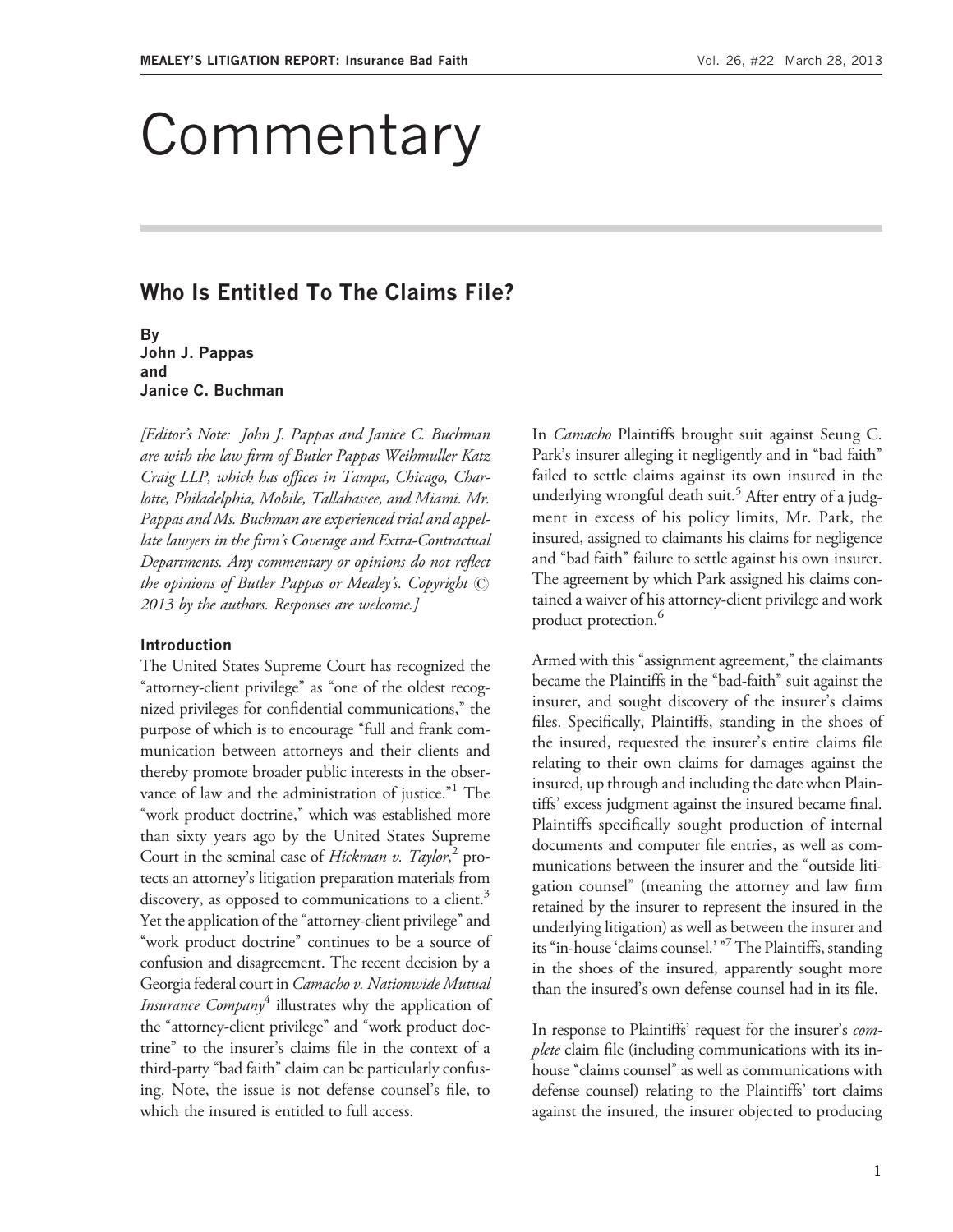certain of the materials contained in its own claims file, on the basis of both the "attorney-client privilege" and the ''work product doctrine.'' It also objected on the basis of relevancy, claiming that some of the requested materials were ''outside the relevant time frame for establishing bad faith on the part of" the insurer.<sup>8</sup>

#### Insurance 'Bad-Faith' Claims

A ''third-party bad-faith'' action concerns a case in which an insured sues his own liability insurance company for "bad-faith" concerning a claim, typically for failing to settle a claim or providing a defense. $\degree$  The Plaintiffs are entitled to all the file materials in possession of defense counsel. Nothing defense counsel has should be denied his own client, the insured, who assigned such rights to Plaintiffs (Claimants). As the authors of this commentary have previously stated in ''The Begrudged 'Insurance Bad-Faith-Suit' Exception to the Attorney-Client Privilege:''

[A] third-party claim from inception has a fiduciary relationship between the insured and the insurer and the mutually acceptable defense counsel. The insurer and defense counsel are contractually and ethically obligated to defend the insured and represent the insured in such a defense. None of the communications defense counsel has with the insurer can ever be protected as privileged from the insured. This is because a mutually acceptable defense counsel is first and foremost the attorney for the insured. After all, it is the insured who defense counsel is defending. Everything that attorney knows, certainly his or her legal opinions and recommendations, the insured is entitled to receive, and, indeed, should receive. In a third-party triumvirate relationship all defense counsel's opinions and mental impressions are for the benefit of the insured. The "client" in such a relationship is from the onset the insured. All this the insured is entitled to pursuant to a liability carrier's ''duty-to-defend'' the insured.<sup>10</sup>

Based on the nature of a dispute between an insured and its liability carrier, as well as the considerations articulated by the courts, it is most certainly understandable why the claim file from the underlying

litigation, for which the liability carrier is providing a defense, would be the subject of discovery in a ''badfaith'' litigation. Not only is it calculated to lead to the discovery of admissible evidence, but this defense claim file, to which the insured already had full access, was created for the benefit of the insured. $11$ 

These same principles apply to *Camacho*, to the extent of communications between the insurer and defense counsel regarding the defense of the insured in the underlying action, whether such communications are contained in defense counsel's file, or in the insurer's file. Even though Plaintiffs in *Camacho* were not "the insured,'' the assignment by the insured of his claims against his own insurer allowed Plaintiffs to stand in the insured's shoes in the ''bad faith'' litigation against his insurer. The Second Circuit federal court, in Pinto v. Allstate Ins.  $Co$ <sup>12</sup> described such assignments of the insured's ''bad faith'' claim to the plaintiff in the underlying personal injury or wrongful death suit as ''the ordinary mechanism for pursuing such claim against the insurer, usually in exchange for a covenant not to execute on the judgment."<sup>13</sup>

On the other hand, however, the third-party claim files maintained by the liability carrier contain documents that the insured (Plaintiffs) may not be entitled to obtain. For instance, if there is a legal opinion from another lawyer on the issue of coverage, never given to the insured or its defense counsel, neither the insured, nor Plaintiffs standing in the insured's shoes by way of an assignment agreement, should be entitled to such document. Similarly, communications between the insurer and its in-house counsel, to the extent not shared with defense counsel, could also be documents that the insured (Plaintiffs) may not be entitled to obtain. Such documents were clearly not created for the benefit of the insured.

#### Attorney-Client Privilege

The court in *Camacho* correctly noted that, in this diversity case, issues of privilege are controlled by substantive state law.<sup>14</sup> The "work-product" doctrine, however, is procedural, and, therefore, controlled by federal law.<sup>15</sup>

Applying Georgia substantive law, and responding to Plaintiffs' assertion that "no 'attorney-client privilege' exists when an attorney represents both the insurer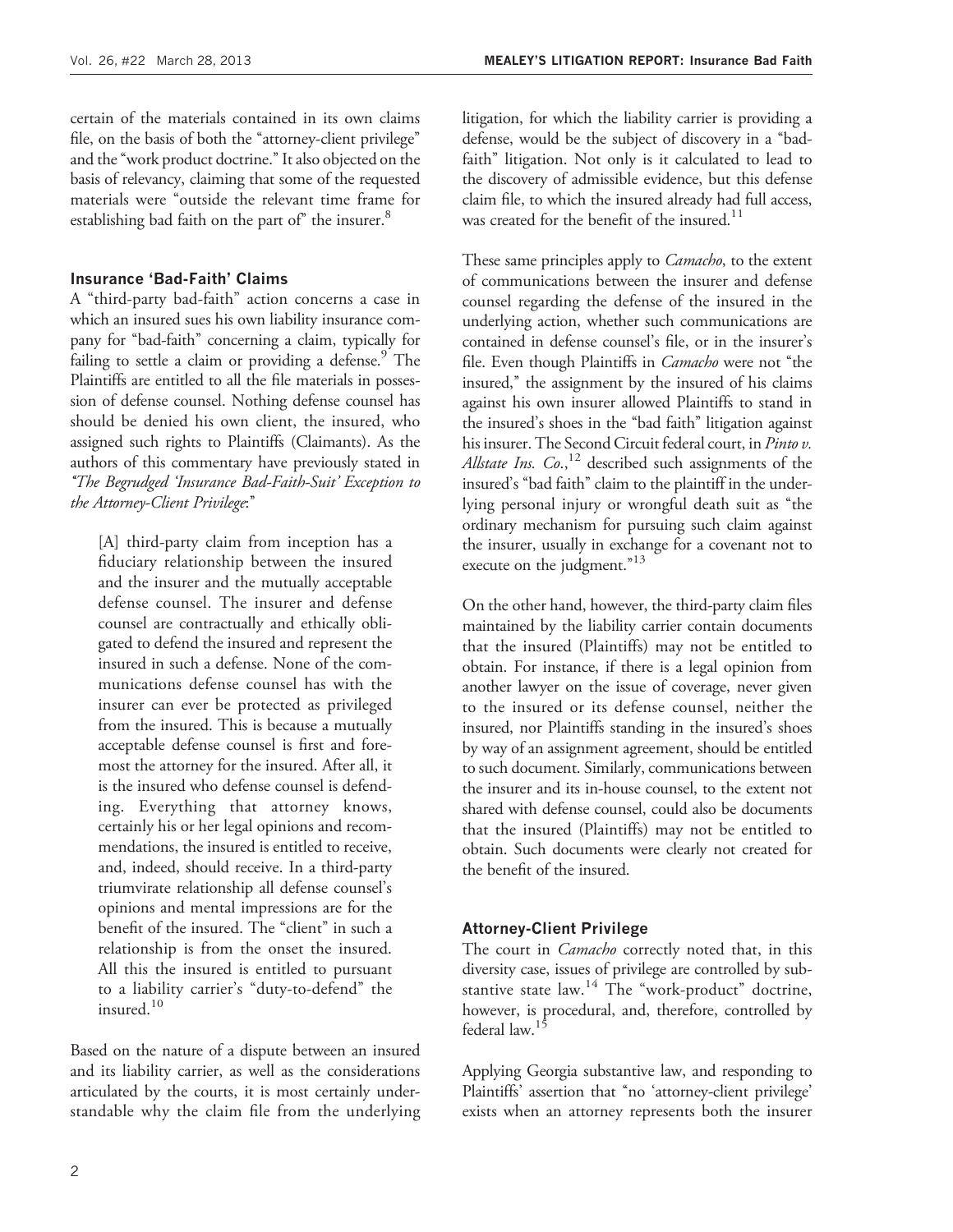and the insured,"<sup>16</sup> the federal court in *Camacho* noted the purpose of the "attorney-client privilege," stating:

The purpose of the attorney-client privilege is to protect and benefit the client by securing the client's confidence in the secrecy of the communication, thereby increasing the freedom of consultation so the attorney will act with full understanding of the matter in which he or she is employed. In Georgia, the attorney-client privilege is to be narrowly construed. Inasmuch as the exercise of the attorney-client privilege results in the exclusion of evidence, a narrow construction of the privilege comports with the view that the ascertainment of as many facts as possible leads to the truth, the discovery of which is the object of all legal investigation.<sup>17</sup>

The *Camacho* court's analysis then shifted to the circumstances under which it is appropriate to "waive"<sup>18</sup> the ''attorney-client privilege.'' The federal court again applying Georgia substantive law stated:

The attorney-client privilege belongs to the client and the privilege is solely the client's to waive. Peterson v. Baumwell, 414 S.E.2d 278, 280 (Ga. App. 1992); Waldrip v. Head, 532 S.E.2d 380 (Ga. 2000). Under Georgia law a well-recognized exception to the exclusion of evidence based on attorney-client privilege exists in situations in which the attorney jointly represented two or more clients whose interests subsequently become adverse. *Id.*; see, e.g., Spence v. Hamm, 487 S.E.2d 9 (Ga. App. 1997).

If two or more persons jointly consult [or retain] an attorney the communications which either makes to the attorney are not privileged in the event of any subsequent litigation between the parties. In such situations it is considered that the attorney does not have an attorney-client relationship with either of the joint parties.

Id. (quoting Gearhart v. Etheridge, 208 S.E.2d 460 (Ga. 1974)).

Implicit in the *Camacho* court's analysis, including its analysis of the exception to the exclusion of evidence based on the "attorney-client privilege," is the concept that defense counsel retained by the insurer to represent the insured represents *both* the insured and its insurer.

Note that neither the Georgia state court's decision in Peterson v. Baumwell<sup>19</sup> nor the other two Georgia cases cited by the Camacho court were decided in the context of a third-party triumvirate relationship. For example, in Peterson, where two purchasers of real property were jointly represented by an attorney, the court held that communications made by purchasers to their attorney during time that they were jointly represented were admissible and discoverable under the ''joint-attorney exception'' to the ''attorney-client privilege.'' The Camacho court noted, however, that the Georgia state court in Peterson relied on a Wisconsin Supreme Court decision, *Hoffman v. Labutzke*,<sup>20</sup> in which the court applied the ''joint-attorney'' exception in deeming the "attorney-client privilege" "waived" in a situation in which the insurer and insured had been jointly represented before and throughout trial. The Wisconsin Supreme Court reasoned that ''when one party consents [to joint representation], his privilege under the statute 'is waived.'" That is, the privilege is held jointly and either party can "waive" it.

The *Camacho* court then stated:

Although no Georgia court has yet to expressly hold that the privilege vanishes when the same attorney represents both the insurer and the insured under the jointdefense exception, several courts including in Florida, North Carolina, and Iowa have held in the context of a claim for thirdparty bad faith by an insured against her insurer that the protection of the attorneyclient privilege did not apply. $21$ 

The problem is that the "attorney-client privilege" is neither "waived" nor "vanishes" in the context of a third-party triumvirate relationship where an insurer is obligated by its duty to defend its insured to retain defense counsel for that insured. In this situation, the insurer and defense counsel are contractually and ethically obligated to defend the insured and represent the insured. All defense counsel's opinions and mental impressions are for the benefit of the insured in such a third-party triumvirate relationship. The "client" in such a relationship is from the onset the insured, and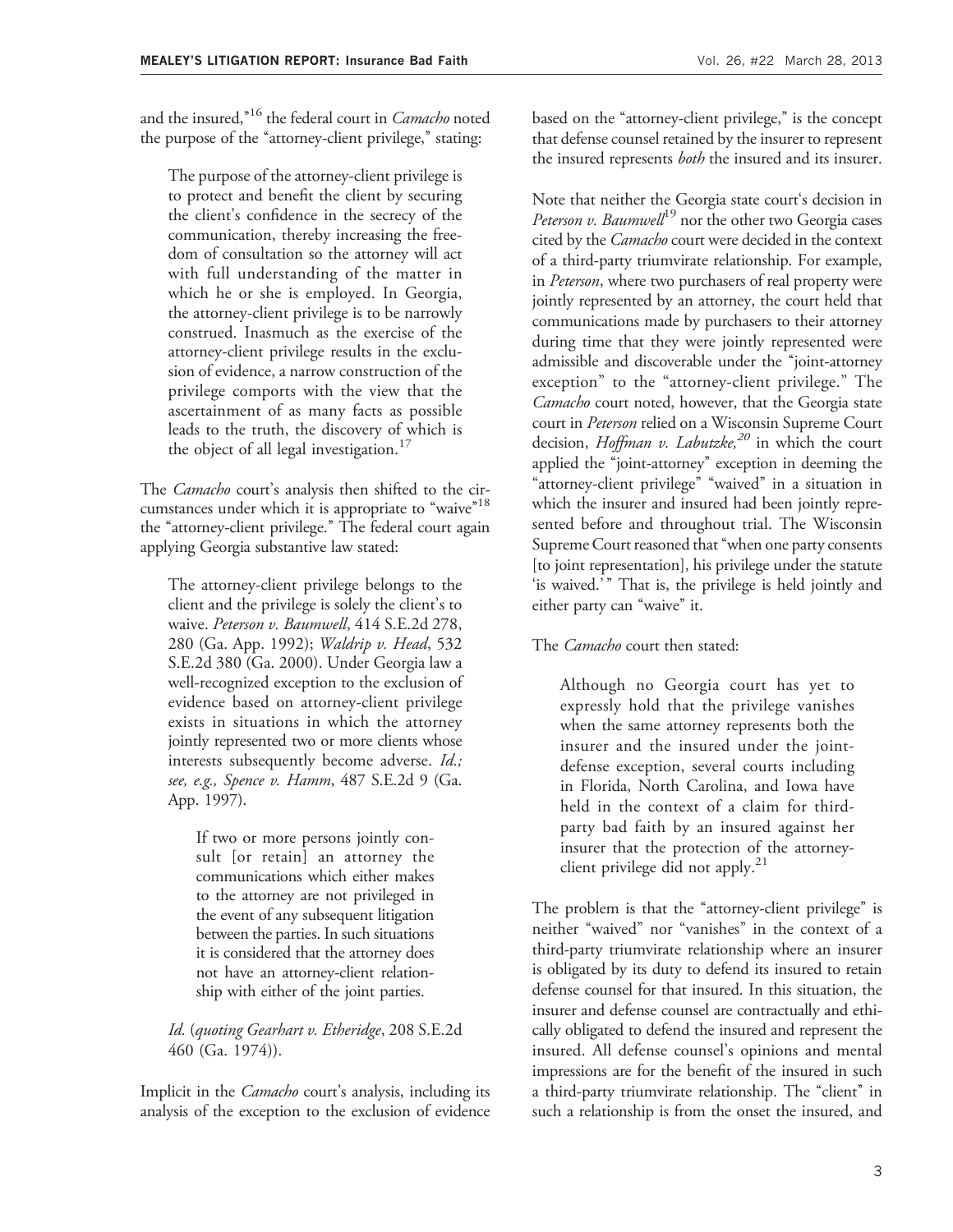in fact none of the communications defense counsel has with the insurer can ever be protected as privileged from the insured. The insured has full and independent right to defense counsel's file. The insurer may not. Thus, any reference to the "waiver" or "vanishing" of the "attorney-client privilege" in the context of a thirdparty triumvirate relationship where an insurer is obligated by its duty to defend its insured and retain defense counsel for that insured is a misnomer. The defense counsel's file is created for the benefit of the insured – there is no waiver. The insured is entitled to it by definition. The insurer's expectation that the defense counsel retained by it to represent the insured report to it during the course of the litigation does not mean that the "attorney-client privilege" has either "vanished'' or been ''waived.'' No more than if that attorney shares such documents with a paralegal or a consulting expert.

The *Camacho* court also cited to the Supreme Court of Iowa's decision in Henke v. Iowa Home Mut. Cas. Co.<sup>22</sup> In *Henke*, the court addressed the "principal issue" of ''whether correspondence, reports and communications are confidential and privileged between an insurer and the attorney employed by it to defend an insured in litigation resulting from an automobile accident insofar as it pertains to that litigation.<sup> $23$ </sup> In commenting on the circumstances under which a communication is privileged, the court explained:

The rule is quite clear that to constitute a privileged communication to an attorney there must be some element of confidence imposed in the attorney himself, and for him to accept that relationship it must be apparent that the transaction or his action in relation thereto is for the mutual benefit of the parties, knowingly and willingly seeking his professional services.

It is true that in most, if not in all, of our previously-decided cases, both parties went together to the attorney for advice and guidance. Defendant vigorously contends that even if insurer and insured were both clients of one attorney in regard to the actions, the confidential nature of their respective communications with the attorney must be respected and be held privileged unless (1) they are made in the presence of the other, or (2) are made with the intent that they be communicated. Such exceptions to the confidential nature of attorney-client communications, if adopted, might be justified as waivers.<sup>24</sup>

The court, however, held that such communications between an insured, its insurer, and the attorney retained by the insurer to represent its insured in the context of a third-party liability matter were not privileged. The Henke court seemed to understand that the "waiver" concept did not apply, and provided what it thought to be a ''more compelling reason'' why the communications were not privileged, stating:

While there is respectable authority holding that communications between joint clients and their attorney are not privileged on the basis of waiver, we are convinced there is a more compelling reason the general rule prohibiting disclosures of information received in confidence by one of two or more joint clients in regard to a transaction for their mutual benefit, is not privileged. It is simply that if it appears the secret or imparted communication is such that the attorney is under a duty to divulge it for the protection of the others he has undertaken to represent in the involved transaction, then the communication is not privileged. It would be shocking indeed to require an attorney who had assumed such a duty to act for the mutual benefit of both or several parties to be permitted or compelled to withhold vital information affecting the rights of others because it involves the informant. 25

The *Henke* court's analysis seems to suggest that the nature of the fiduciary relationship between and insurer and its insured, and the obligation imposed by the liability carrier's "duty-to-defend" the insured, means that the communications between the insurer and the defense counsel it retained to represent the insured are not privileged as to the insured, and that the communications between the insured and its insurer-retained defense counsel are not privileged as to the insurer.

Courts in New Hampshire and South Carolina have similarly focused on "mutual benefit" in explaining why in the context of a later "bad faith" action against an insurer for negligent failure to settle tort claims against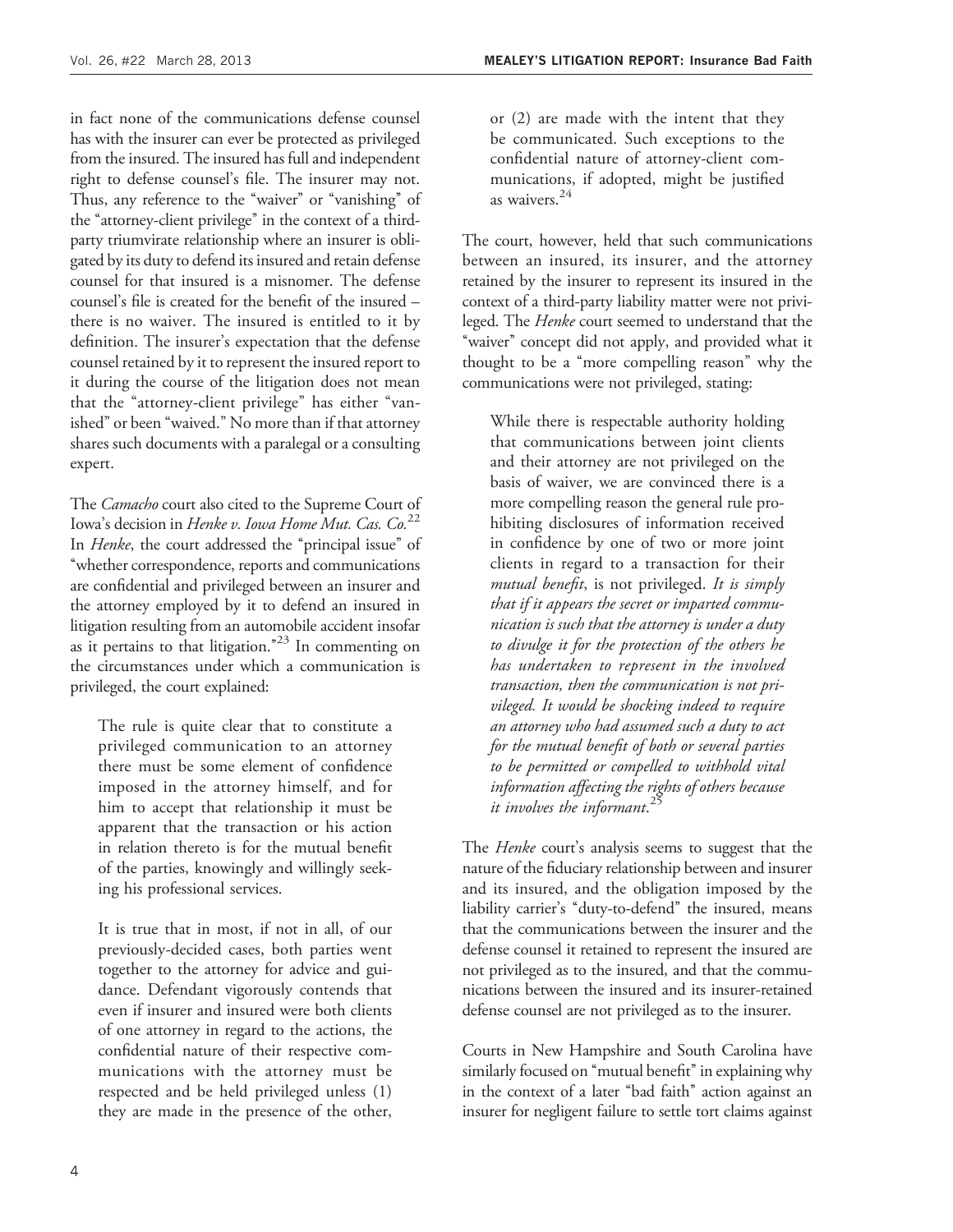its insureds, the communications between defense counsel and the insured are not protected as attorneyclient privileged communications. For example, in Dumas v. State Farm Mutual Auto Ins.  $Co.$ <sup>26</sup> the Supreme Court of New Hampshire explained:

Defendant [liability insurer] argues that such an order invades the privileged communications of the defendant and its counsel. The argument fails to take into account that the attorney it engaged in that case represented both the defendant [liability insurer] and the present plaintiff Dumas [the insured]. '(W)here two parties are represented by the same attorneys for their mutual benefit, the communications between the parties are not privileged in later action between such parties or their representatives.<sup>'27</sup>

In Chitty v. State Farm Mut. Auto. Ins.  $Co.^{28}$  the federal court in South Carolina similarly explained why, in the context of a ''third-party'' liability excess judgment ''bad-faith'' insurance claim, the entire file is typically discoverable by the insured," stating:

The papers and writing which [plaintiff/ insured] seeks are not related to or were not prepared by its attorney for the present action between [the liability insurer] and [the plaintiff/insured]. These papers were prepared in a different action at an earlier time when the same attorney represented both [the liability insurer] and [the plaintiff/insured]. It has been held that, where two parties are represented by the same attorneys for their *mutual* benefit, the communications between the parties are not privileged in the later action between such parties or their representatives.<sup>29</sup>

The decisions in *Henke*, *Chitty*, and *Dumas* did not, however, address the issue of whether either the insurer or insured would be entitled to discover documentation regarding issues adverse between the insurer and the insured, including for example, issues of coverage. Based on the "mutual benefit" rationale and the nature of the third-party triumvirate relationship, as a practical matter, however, if the insurer discloses documentation concerning issues of coverage to defense counsel retained to represent its insured, then its insured is entitled to and will have access to such documentation.

If, however, the insurer does not disclose such documentation to defense counsel, then the liability carrier's privilege is not "waived."

This distinction was recognized by the North Carolina state court's decision in Nationwide Mut. Fire Ins. Co. v. Bourlon,<sup>30</sup> which was also cited by the Camacho court as an example of a jurisdiction in which the protection of the attorney-client privilege does not apply to defense counsel's file.<sup>31</sup> The *Camacho* court found that the North Carolina state court's holding in Bourlon was most closely aligned with Georgia law, based on the following "two rationales" found in Georgia law: $32$ 

(1) because the attorney-client privilege may result in the exclusion of evidence which is otherwise relevant and material it should be strictly construed to limit it to the purpose for which it exists "to encourage full and frank communication between attorneys and their clients and thereby promote broader public interests in the observance of law and administration of justice," and (2) recognition of the common interest or joint client doctrine as an exception to the attorney-client privilege.<sup>33</sup>

The Camacho court also highlighted the Bourlon court's understanding that not *all* communications between the insured and the insurer-retained defense counsel are "unprivileged," specifically highlighting as one example communications concerning issues of coverage ''because the interests of the insurer and its insured with respect to the issue of coverage are always adverse."<sup>34</sup>

The facts of the *Bourlon* case demonstrate the complexities of a tripartite relationship where the fiduciary relationship that existed as a result of the insurer's ''duty to defend'' obligation does not extend to all claims asserted in the underlying action. In *Bourlon*, the liability insurer had initiated suit seeking a declaratory judgment that it was not required to indemnify the insured for any amounts paid to settle a malicious prosecution claim. The insured counterclaimed with claims for contract, negligence, "bad-faith" refusal to settle, negligent misrepresentation, fraud, breach of fiduciary duty, and unfair or deceptive trade practices. In the underlying action in *Bourlon*, the insurer was providing legal representation for the insured as to all the claimaint's claims except those for malicious prosecution and abuse of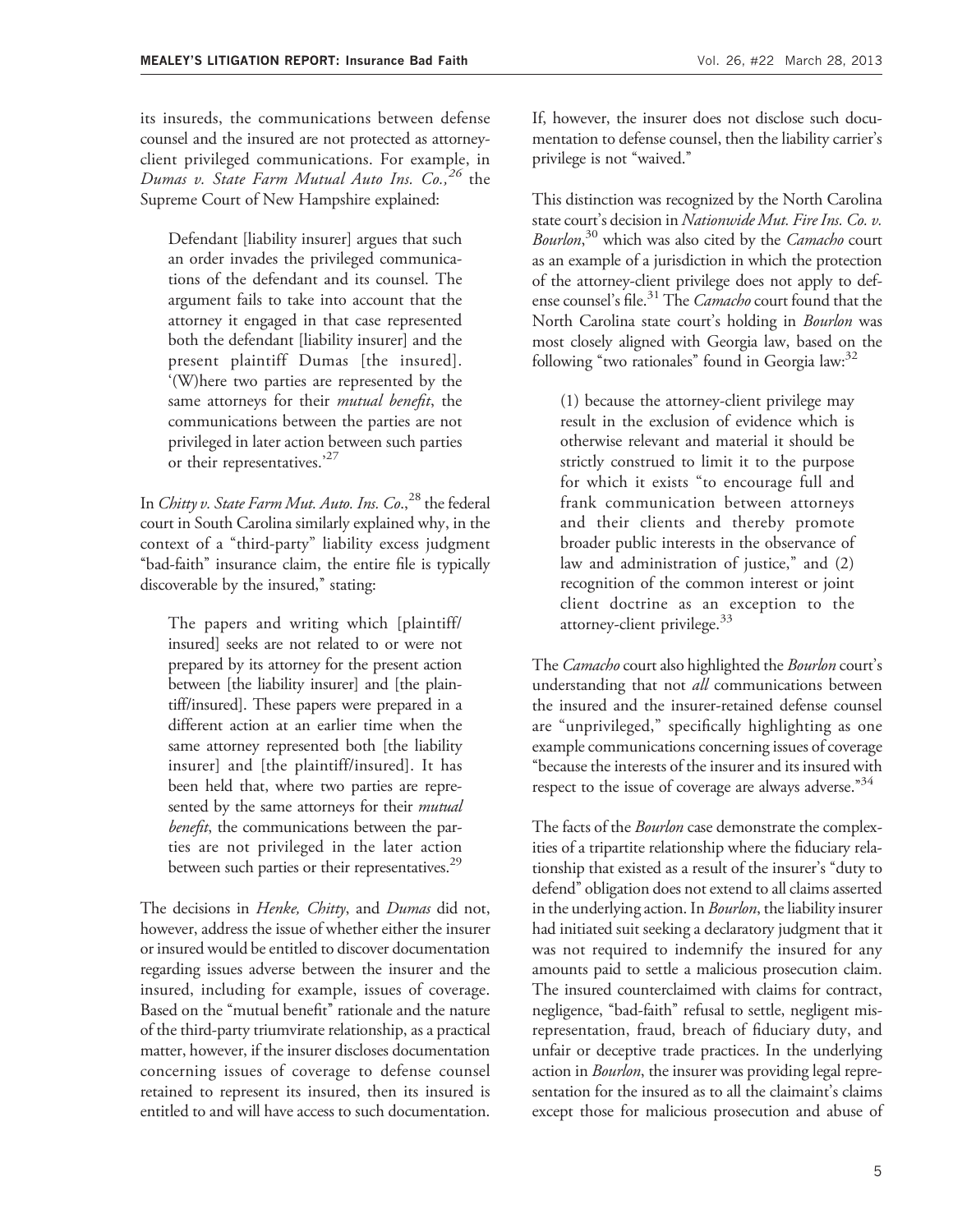process claims, since those claims were not covered by the policy. In such a case, does the fiduciary relationship that existed as a result of the insurer's ''duty to defend'' obligation extend to those claims that it deemed were not covered under the policy?

The issue before the *Bourlon* court was whether the insured had properly refused on the basis of attorneyclient privilege to answer questions at deposition by the insurer concerning his communications with his insurer-retained defense counsel. Based on its own analysis of the attorney-client relationship under North Carolina law, the Bourlon court concluded that "a tripartite attorney-client relationship" existed in which the attorney retained by the insurer to represent the insured "provided 'joint' or 'dual' representation to both" the insurer and its insured, and that ''the common interest or joint client doctrine applies to the context of insurance litigation."<sup>35</sup> Accordingly, the *Bourlon* court concluded that since a tripartite attorney-client relationship existed in the instant case, and the insurer retained defense counsel provided "joint" or "dual" representation to both plaintiff and defendant, an attorney-client relationship existed between the insurer and the insurer-retained defense counsel.

The Bourlon court also recognized, however, that certain types of communications in this context would not be discoverable, stating:

Nevertheless, we note that application of the common interest or joint client doctrine does not lead to the conclusion that all of the communications between defendant and [defense counsel] were unprivileged. Instead, the attorney-client privilege still attaches to those communications unrelated to the defense of the underlying action, as well as those communications regarding issues adverse between the insurer and the insured. Specifically, ''[c]ommunications that relate to an issue of coverage ... are not discoverable ... because the interests of the insurer and its insured with respect to the issue of coverage are always adverse."36

Interestingly, in Bourlon the insurer argued that, in that particular case, "even those communications unrelated to [the insurer]'s defense of the underlying action and concerning issues of coverage should be discoverable,"<sup>37</sup>

on the basis that the insured had alleged in his counterclaims against his insurer that ''improper representation by<sup>"38</sup> defense counsel, thereby waiving the privilege covering his communications. The North Carolina appellate court agreed, stating ''[t]o the extent [the insured] contends that [defense counsel] negligently defended him in the underlying action and negligently failed to resolve the claims, such allegations constitute a waiver of the attorney-client privilege" and concluding that the insured had waived the "attorney-client" privilege with respect to issues that were ''unrelated to the underlying action'' and ''which involved questions of coverage" posed by the insured to defense counsel.<sup>39</sup> In other words, even as to those claims for which the insurer was not providing a defense, the insured had waived its "attorney-client" privilege because it had claimed that his insurer retained defense counsel had negligently defended him in the underlying action and negligently failed to resolve the claims. Thus, the *Bourlon* court seemed to suggest that it was because the insured had itself made its insurer retained defense counsel conduct an issue that it was deemed to have waived its "attorney-client" privilege as to all its communications.

Notwithstanding, its conclusion that the insured had waived the "attorney-client" privilege, the Bourlon court held that the trial court had not erred in its ruling that the insured's defense counsel had breached the "attorney-client privilege" by providing the insurer with the entire file from the underlying action. The court noted that the defense counsel's file ''should have been<sup> $*40$ </sup> provided to the trial court for an *in camera* review in order to allow a determination of whether, to the extent of communications made prior to the insured's counterclaims, any of the communications were either unrelated to the underlying action or the insured's counterclaims, regarded coverage issues, or were otherwise unrelated to conduct that was the basis of the insured's counterclaims. Thus, the Bourlon court recognized that the defense counsel's file could still contain documents that were privileged as between defense counsel and the insured, and to which the insurer never had access during the underlying action, and to which the insurer should not now be entitled to in the subsequent "third party bad faith" action.

The dissenting opinion in *Bourlon* further highlights the complexities and confusion caused by application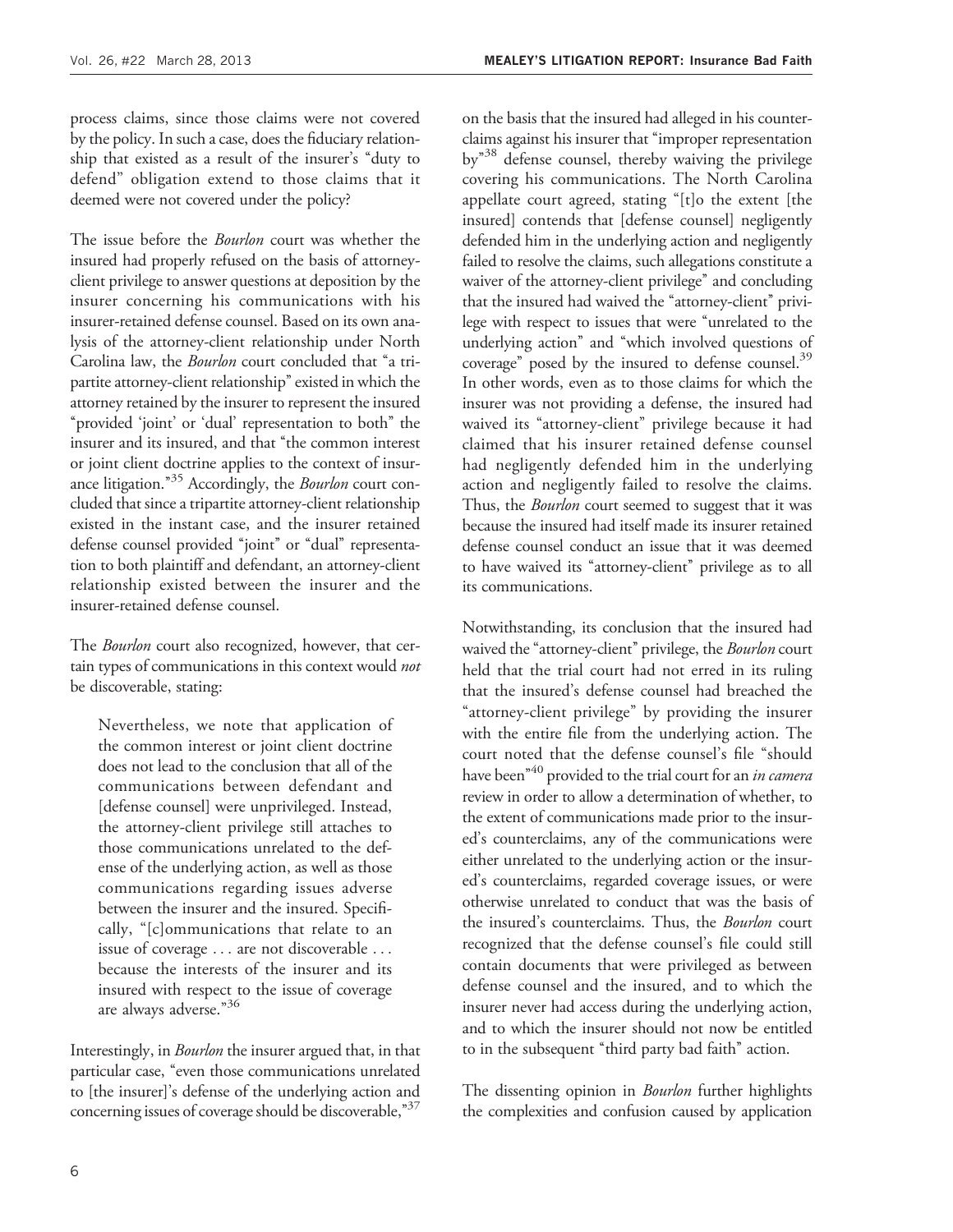of the ''attorney-client privilege'' in the context of a third-party bad faith claim on coverage issues. The dissent stated:

While I recognize North Carolina's ''dual representation'' of the insured and the insurer by one attorney, dual representation does not include a right of the insurer to privileged communications between the insured and his attorney. Where the interests of the insured and the insurer on indemnity are adverse, the insurer cannot assert the attorney-client privilege against its insured.<sup>41</sup>

Specifically, the dissent disagreed with that portion of the majority's holding that an attorney-client relationship existed between the insurer and defense counsel it retained to represent the insured, that the ''attorneyclient privilege'' between the insured and its counsel is inapplicable to those communications related to the underlying action, and that the insured waived the "attorney-client" privilege.

Concerning the issue of whether an attorney-client relationship existed between the insurer and defense counsel it retained to represent the insured, the dissent quoted from the Rules of Professional Conduct issued by the North Carolina State Bar, highlighting the following:

The representation of insured and insurer is a dual one, but the attorney's primary allegiance is to the insured, whose best interest must be served at all times.... The attorney should also keep the insured informed of his or her evaluation of the case as well as the assessment of the insurance company, with appropriate advice to the insured with regard to the employment of independent counsel whenever the attorney cannot fully represent his or her interest. Further, if the attorney reasonably believes that it is in the best interest of the insured to provide him or her with work product directed to the insurer, *such information* may be disclosed to the insured without violating any ethical duty to the insurer.  $^{42}$ 

The dissent also noted that under the Rules of Professional Conduct, the insurer "cannot claim or assert any attorney-client privilege to prevent disclosure to the insured of its [own] communications with [defense

counsel], who was under a continuing [duty] to act in [the insured's] "best interests" and to advise [the insured] to employ 'independent counsel.'  $*43$ 

With regard to the dissent's disagreement with the majority's holding (and the insurer's contention) that the ''attorney-client privilege'' between the insured and its counsel is inapplicable to those communications related to the underlying action, the dissent focused on the fact that the insurer and its insured have "adverse" interests that were present from the beginning of the representation.'' The dissent highlighted the Rules of Professional Conduct issued by the North Carolina State Bar, stating:

The State Bar has consistently advised counsel that their "primary allegiance" is to the insured, directed the attorney to uphold the insured's ''best interests,'' and required the attorney to advise the insured to retain separate counsel in the event the attorney hired to defend the insured cannot exercise independent ''professional judgment'' or maintain "the client-lawyer relationship."

It also highlighted the attorney's duty to the insurer and its insured as articulated by the Fourth Circuit federal court and the American Bar Association, quoting from the Fourth Circuit Court's decision in In re A.H. Robins Co., Inc.,  $44$  stating

It is universally declared that such counsel represents the insured and not the insurer. Repeated opinions issued by the American Bar Association [ABA], as illustrated by ABA Comm. on Ethics and Professional Responsibility, Informal Opinion 1476 (1981) declare: ''When a liability insurer retains a lawyer to defend an insured, the insured is the lawyer's client." [Emphasis in original.] See also the following opinions in ABA/BNA Lawyers' Manual on Professional Conduct (1984): Connecticut, Informal Opinion 83–5, at 801:2059; Delaware Opinion 1981–1 at 801:2201; Michigan Opinion CI–866 at 801:4856. See also Point Pleasant Canoe Rental v. Tinicum Tp., 110 F.R.D. 166, 170 (E.D. Pa. 1986); Gibson v. Western Fire Ins. Co., 210 Mont. 267, 682 P.2d 725, 736 (1984).<sup>45</sup>

The dissent specifically found without merit the insurer's argument that the insured could not consult with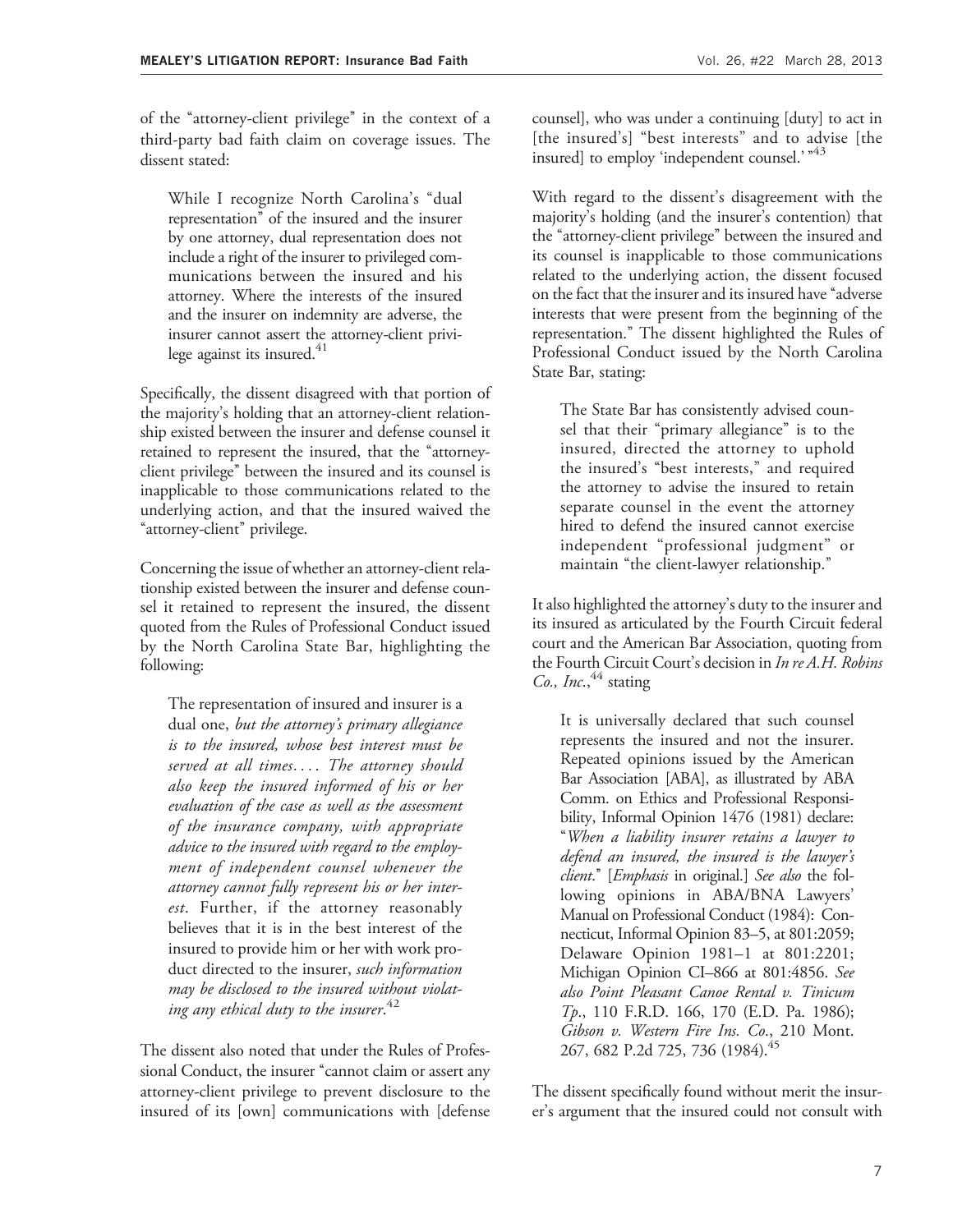the insurer-retained defense counsel confidentially on his excess exposure liability after the insurer reserved its rights to indemnify within the policy limits.

Unfortunately, the dissenting opinion in Bourlon, while highlighting that the "attorney-client privilege" is neither ''waived'' nor ''vanishes'' in the context of a third-party triumvirate relationship, does not completely clarify it. Any analysis of whether the "attorneyclient privilege" is "waived" or "vanishes" in the context of a third-party triumvirate relationship should start with resolution of the question of whether defense counsel represents the insured, the insurer, or both. The Fourth Circuit's opinion in In re A.H. Robins Co., Inc.<sup>46</sup> relying on the American Bar Association informal opinions, stated that "[i]t is universally declared that such counsel represents the insured and not the insurer.'' Yet the Rules of Professional Conduct issued by the North Carolina State Bar state [t]he representation of insured and insurer is a dual one, but the attorney's **primary** allegiance is to the insured, whose best interest must be served at all times.  $47$ 

Who then does the insurer-retained defense counsel represent? If it is a true "tripartite" or triumvirate" relationship, in which the claim file is maintained for the "mutual benefit" of both parties, one would expect the rules for access to file materials to be reciprocal. If an insured is entitled to and have access to all documentation disclosed by an insurer to defense counsel retained to represent its insured, then in a true triumvirate relationship, where the file is maintained for the insured's and insurer's mutual benefit, the insurer should be entitled to and have access to all documentation disclosed by an insured to defense counsel retained to represent it. If, however, defense counsel represents the insured *and not* the insurer, and the claim file is not created for the "mutual benefit" of both parties, then the insurer should not necessarily be entitled to have access to all documentation disclosed by an insured to defense counsel retained to represent it.<sup>48</sup>

The Camacho court's confusion in referencing the privilege as being "waived" and "vanishes" when the same attorney under the ''joint-defense exception'' represents both the insurer and the insured is based in part on the suggestion that there can be a waiver of the privilege by the insured when, in fact, there cannot. Where, as was the case in Peterson, two parties are actually jointly represented by the attorney, the rationale behind the

''joint-defense exception'' is different, because the attorney owes the same duties to both clients, and therefore the "waiver" of the "attorney-client privilege" in a dispute between the attorney's two clients is applicable. However, in a third-party "bad faith action," the insurer is not technically the client. In the context of a thirdparty "bad faith action" between an insured (or as in Camacho the claimants as assignees of the insured), and the insurer, the insured waives the ''attorney-client privilege'' over defense counsel's file but not the liability insurer's claim file.

The triumvirate relationship between liability carrier, insurer, and defense counsel by definition creates a relationship between defense counsel and these two entities for the common purpose of defending the insured. Each and every document received by defense counsel, all information pertinent to that defense, and all work product and opinions prepared by that defense counsel are also created for the benefit of the insured. The insured is entitled to receive and use those materials and information as he wishes. The liability carrier is usually entitled to full access as well although defense counsel may have documents that she initially and correctly withheld from the liability carrier. No one else, however, is entitled to such access. There is no waiver. By definition, the work-product and attorney communications are the joint possession of both the liability carrier and the insured. As the *Bourlon* court noted, this defense counsel should not be providing advice concerning coverage issues, whether for the insured or the insurer, "because the interests of the insurer and its insured with respect to the issue of coverage are always adverse."<sup>49</sup>

Notwithstanding the issues raised by the dissent in Bourlon, the court in Camacho found, based in large part on the *Bourlon* court's majority opinion, that the ''joint defense/common interest'' doctrine applied, and that the insurer in *Camacho* could not claim the "attorney-client privilege'' to protect disclosure of its communications with defense counsel regarding defense of the insured in the underlying litigation. The Camacho court distinguished, however, the insurer's communications with its ''in-house claims counsel,'' on the basis that there was ''no presumption that in-house counsel is employed to represent the interests of the insured as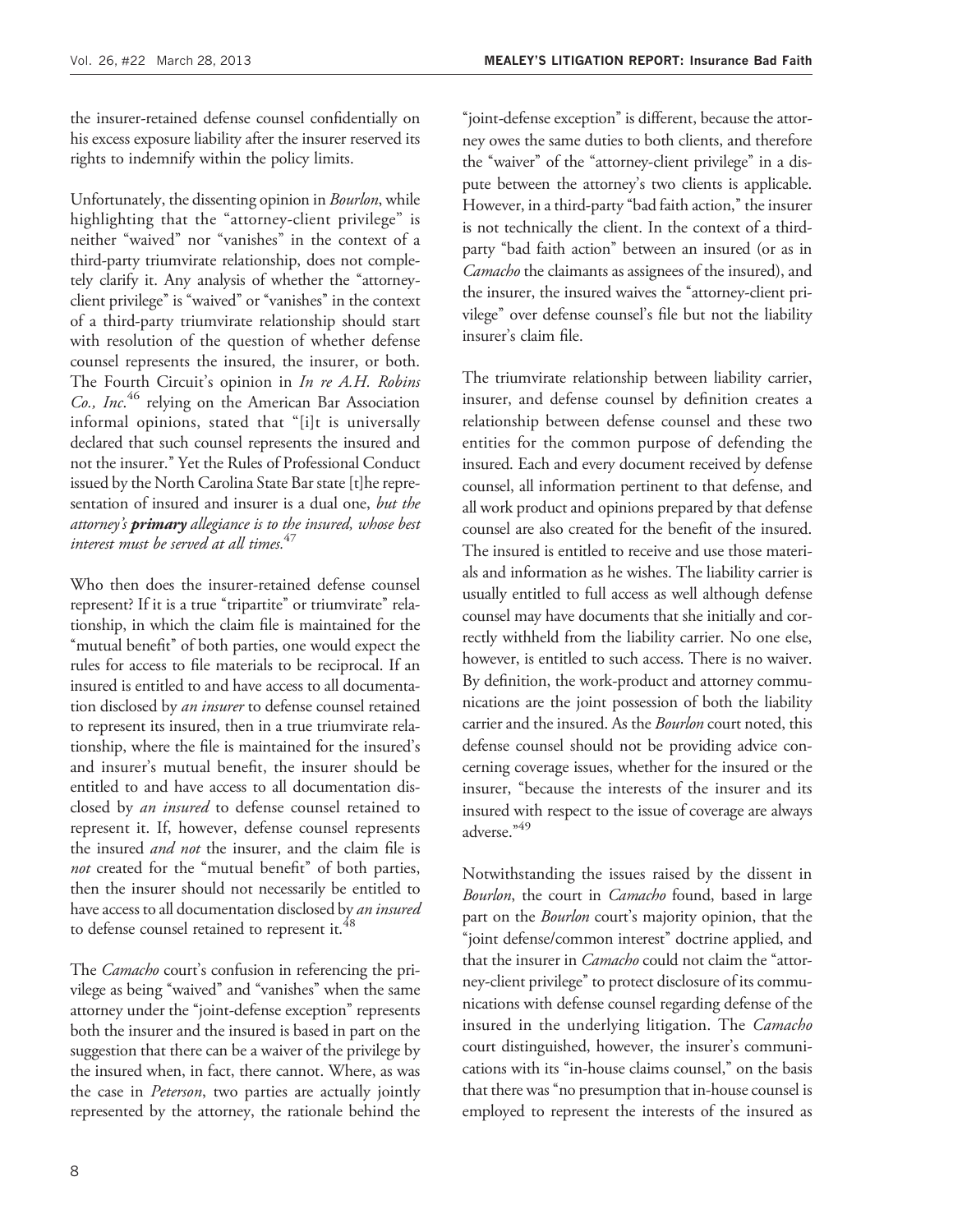opposed to the insurer."<sup>50</sup> The court ruled these communications protected by the "attorney-client privilege," and thus *not* discoverable by the *Camacho* Plaintiffs. Presumably, these documents contained an analysis of coverage issues and other information adverse to the insured. Notwithstanding the Camacho court's confusion about the ''waiver'' and the ''attorneyclient privilege,'' this conclusion is proper in the context of a third-party ''bad faith action'' between an insured (or as in Camacho the claimants as assignees of the insured), and the insurer.

The *Camacho* court also noted that any communications between the insurer's in-house counsel and defense counsel, or any communications between the insurer's representatives and the insurer's in-house counsel in the presence of the insurer's defense counsel, were similarly not protected by the "attorney-client privilege," and were thus discoverable by the Camacho Plaintiffs. Again, the insured should be entitled to all communications with its defense counsel.

#### Work-Product Doctrine

The "work product" protection<sup>51</sup> claim asserted by the insurer in *Camacho* was that "its claims file was created in anticipation of litigation of claims arising out of the car accident that resulted in the death of Stacey Camacho,"<sup>52</sup> and therefore was protected from discovery by the "work product doctrine." The Camacho court disagreed, stating:

Insurance claim files generally do not constitute work product in the early stages of investigation, when the insurance company is primarily concerned with "deciding whether to resist the claim, to reimburse the insured and seek subrogation ... or to reimburse the insured and forget about the claim thereafter.'' As the court explained in Carver, claim files ''straddle both ends of this definition, because it is the ordinary course of business for an insurance company to investigate a claim with an eye toward litigation.'' Once litigation is imminent, however, the claims investigation file is maintained ''in anticipation of litigation'' and its contents are protected by the work product doctrine.

Where an underlying third party liability claim is involved, the federal courts have generally recognized:

[W]hen a liability insurer investigates a third party claim, the investigation is made in anticipation of claims, which, if denied, likely will lead to litigation. For this reason it is logical to conclude that, while files generated in relation to first party claims are made in the ordinary course of business and are discoverable, files generated during the investigation of third party claims are made in anticipation of litigation and are not discoverable.

However, the insurance claim file may be discoverable in a third party claim for bad faith if the plaintiff can show a "substantial need of the materials'' and an inability ''without undue hardship'' to obtain the materials by other means.<sup>53</sup>

The Camacho court cited to Underwriters Ins. Co. v. Atlanta Gas Light  $Co^{54}$  and Lett v. State Farm Fire and Cas. Co.<sup>55</sup> for the proposition that, at the point that litigation is "imminent," "the claims investigation file is maintained 'in anticipation litigation' and its contents are protected by the work product doctrine."<sup>56</sup> The Camacho court also specifically cited to the Georgia federal district court's decisions in Atlanta Gas<sup>57</sup> (which quoted from *Carver v. Allstate Ins. Co.*<sup>58</sup>) and *Joyner v.* Continental Ins. Companies,<sup>59</sup> for, among others, the proposition that a plaintiff's need for the information contained in an insurer claim file in a "third-party bad faith" claim is "substantial" for the reason that the documents in that file are frequently the only "reliable indication'' of whether the insurance company acted in ''bad-faith.''60

In Underwriters Ins. Co. v. Atlanta Gas Light Co., $^{61}$  the Georgia federal district court in was presented with a ''bad-faith'' claim brought by a party claiming status as an additional insured under the insured's liability policy. The insurer in Atlanta Gas had provided a defense to both the insured and the additional insured in the underlying tort action, which the parties' settled, having reserved their rights in the settlement agreement to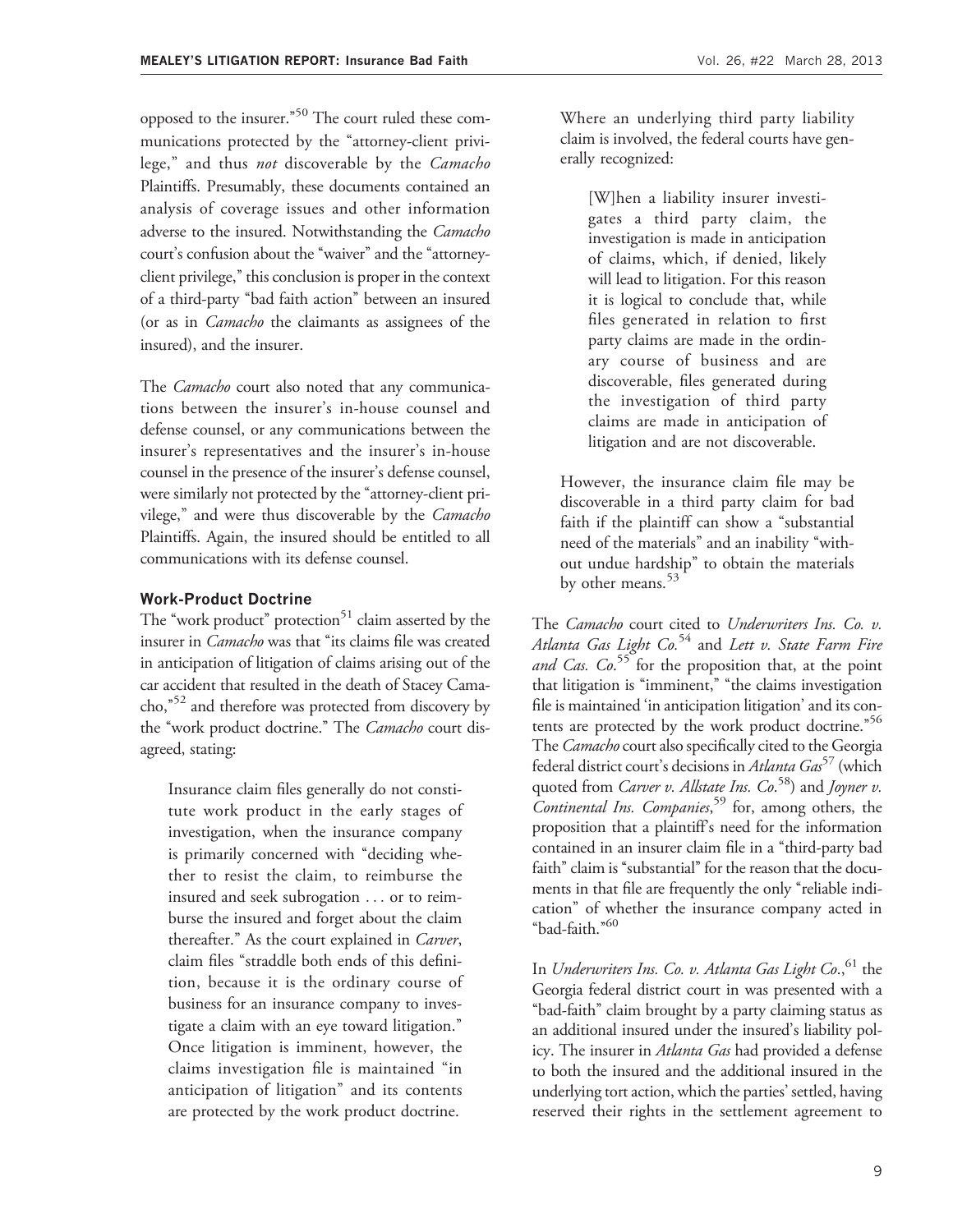seek reimbursement from each other. Subsequently, the insurer filed suit seeking a declaratory judgment that it was not obligated to indemnify, provide coverage for, or defend the additional insured in the underlying tort litigation. The additional insured counterclaimed for ''bad-faith,'' seeking reimbursement for its attorney's fees and damages. The court granted summary judgment on the additional insured's counterclaim finding that it qualified as an additional insured, leaving only the "bad-faith" claim remaining.

The additional insured in *Atlanta Gas* sought all of the documents in the insurer's file relating to the underlying tort litigation. In analyzing the question of whether any portion of the claim file from the underlying tort action was protected from disclosure by the "work product" doctrine, the court first evaluated whether any of the documents were prepared "in anticipation of litigation.'' In this case, determining that it need not answer the question of when the insurer reasonably anticipated litigation, the court found that regardless of when the insurer anticipated litigation against the additional insured, the litigation regarding the underlying tort was ''imminent from the moment [the insurer] was notified of the claim."<sup>62</sup> The Atlanta Gas court explained:

Regardless of when [the insurer] anticipated litigation against [the additional insured], litigation surrounding the Henry [tort] claim was imminent from the moment [the insurer] was notified of the claim. [The insurer] was first contacted about the claim by [the additional insured's] lawyer. [The additional insured's] lawyer informed [the insurer] that Ms. Henry had retained counsel to assert a claim against [the additional insured]. [The insurer] was thus initially engaged because of the very prospect of litigation involving the Henry [tort] claim.

In addition, the Henry [tort] claim was a third party claim, seeking payment by [the insured and additional insured] (as an insured and additionally insured respectively). As the federal courts have generally recognized:

[W]hen a liability insurer investigates a third party claim, the investigation is made in anticipation of claims,

which, if denied, likely will lead to litigation. For this reason it is logical to conclude that, while files generated in relation to first party claims are made in the ordinary course of business and are discoverable, files generated during the investigation of third party claims are made in anticipation of litigation and are not discoverable.

The Court thus finds that all of the documents in [the insurer's] claim file were prepared "in anticipation of litigation."<sup>63</sup>

The *Atlanta Gas* court also addressed the question of whether the additional insured could demonstrate a "substantial need of the materials" and an inability "without undue hardship" to obtain the materials by other means.<sup>64</sup> The court in *Atlanta Gas* found that the additional insured's need for the claim file was "substantial, $^{65}$  explaining that:

A finding of substantial need is especially appropriate once the underlying coverage dispute has been resolved and only a bad faith claim remains. Once the coverage dispute has been resolved, the rationale for maintaining a privilege is diminished, while the same need for information remains.

...

Part of [the additional insured's] theory is that Underwriters misrepresented and failed to share information in its files. The documents in the file are the only reliable indication of whether this occurred. Unlike in Lett or Carver, where the insured could obtain information through depositions, in this case the accuracy of certain deposition testimony is itself at issue (for example, Mr. Parrish's deposition contradicted his interview statement). To the extent that Underwriters' claim file contains facts that contradict deposition testimony, it would be an undue burden to require [the additional insured] to rely only on the depositions to determine whether Underwriters misrepresented the evidence available to it.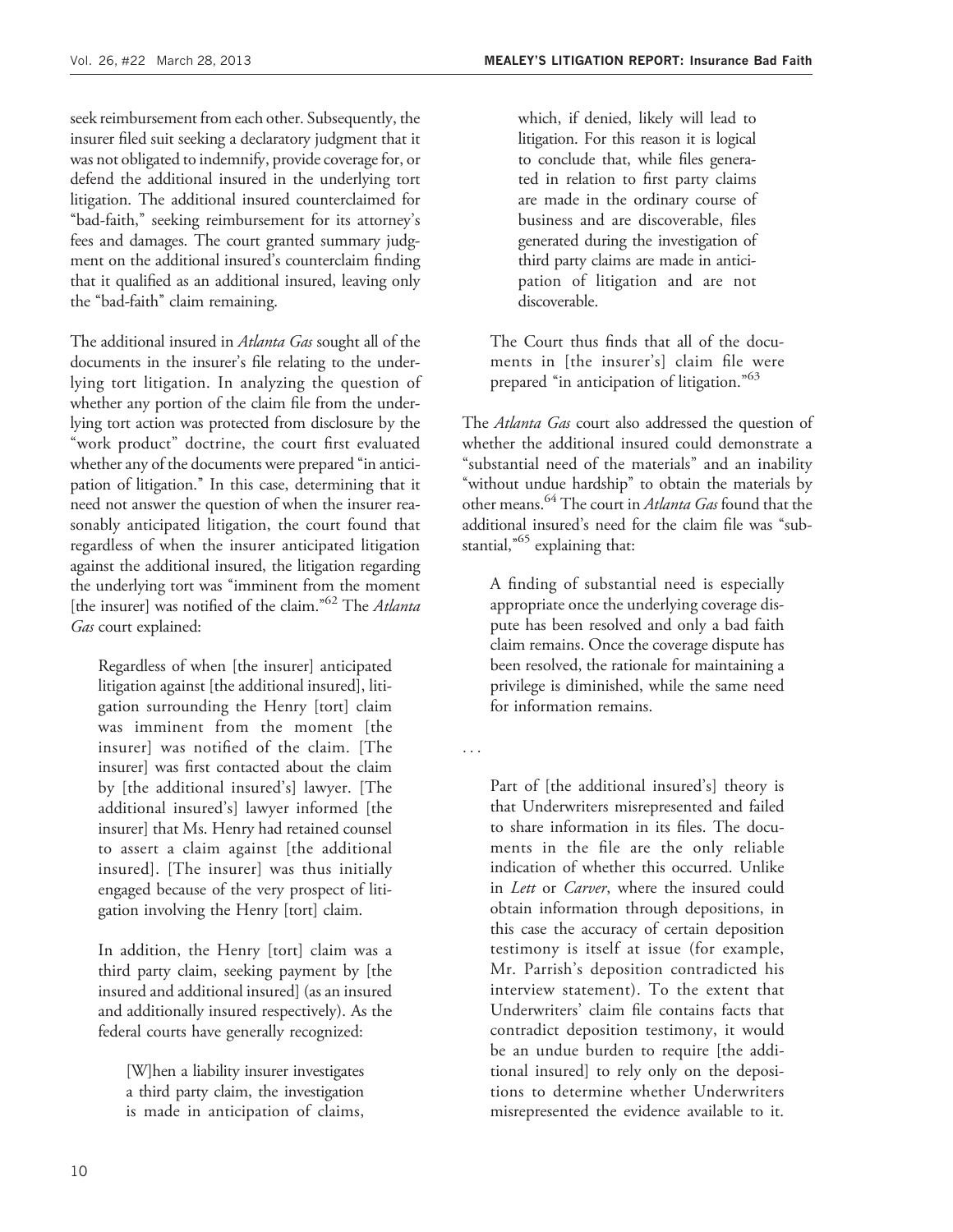Moreover, because the underlying coverage dispute has been resolved, there is far less justification for protecting factual information in [the insurer's] files.<sup>66</sup>

The court in *Atlanta Gas* also evaluated whether, "even as to documents for which [the additional insured] can show substantial need, documents containing the "mental impressions, conclusions, opinions, or legal theories of an attorney or other representative must'' receive additional (if not complete) protection."<sup>67</sup> The *Atlanta Gas* court recognized that courts have taken different approaches to evaluating the extent of protection to be afforded documents that contain mental impressions, conclusions, opinions, or legal theories. Some courts have held that Federal Rule of Civil Procedure  $26(b)(3)$  "creates an absolute bar to discovering the mental impressions of an attorney or their representative,<sup>"68</sup> on the ground that "no showing of relevance, substantial need or undue hardship should justify compelled disclosure of an attorney's mental impressions, conclusions, opinions or legal theories."<sup>69</sup> Other courts have held there to be an exception to the strictness of this rule, "particularly in bad-faith cases," where mental impressions are ''directly at issue and the need for the material is compelling."70

The *Atlanta Gas* court also noted that the literal interpretation of Federal Rule of Civil Procedure 26(b)(3), which the court quoted as stating,

Ordinarily, a party may not discover documents and tangible things that are prepared in anticipation of litigation or for trial by or for another party or its representative (including the other party's attorney, consultant, surety, indemnitor, insurer, or agent). But ... those materials may be discovered if: ... the party shows that it has substantial need for the materials to prepare its case and cannot, without undue hardship, obtain their substantial equivalent by other means. If the court orders discovery of those materials, it *must* protect against disclosure of the mental impressions, conclusions, opinions, or legal theories of a party's attorney or other representative concerning the litigation. [*Emphasis* supplied by court.]

as well as the interpretation of this Rule by other courts in the circuit, suggested that the Rule 26(b)(3) provides

''an absolute bar to discovering the mental impressions of an attorney or representative.'' Accordingly, for this reason, the *Atlanta Gas* court would allow the insurer to redact any "mental impressions, conclusions, opinions, or legal theories'' of its investigators or its attorneys before production of the claim file documents to the additional insured.<sup>71</sup>

In another case cited by *Camacho*, Joyner v. Cont'l Ins.  $Co.$ <sup>72</sup> the court noted that, in a "bad faith" action, the claim file documents ''would seem to be prime candidates for application of this 'exclusive knowledge of the other party' justification,'' and further quoted from the Seventh Circuit court's opinion in Binks Mfg. Co. v. Presto Industries, Inc.,  $73$  in which the court stated:

[P]rudent parties anticipate litigation, and begin preparation prior to the time suit is formally commenced. Thus the test should be whether, in light of the nature of the document and the factual situation in the particular case, the document can fairly be said to have been prepared or obtained because of the prospect of litigation. [*Empha*sis supplied by court.]

The mere contingency that litigation may not result is not determinative... . A more or less routine investigation of a possibly resistable claim is not sufficient to immunize an investigative report developed in the ordinary course of business. Some recent cases have suggested the need for establishing an identifiable resolve to litigate prior to the investigative efforts resulting in the report before the work product doctrine becomes applicable. While litigation need not be imminent, the primary motivating purpose behind the creation of a document or investigation must be to aid in possible future litigation. $44$ 

The *Joyner* court also noted that document could contain a mixture of privileged ''mental impressions'' and discoverable data when work product contains both discoverable facts and mental processes, an in camera investigation prior to production is appropriate to extricate the protected parts.<sup>75</sup>

In *Joyner*, however, the insureds sought production of the insurer's *first-party* claim file in the context of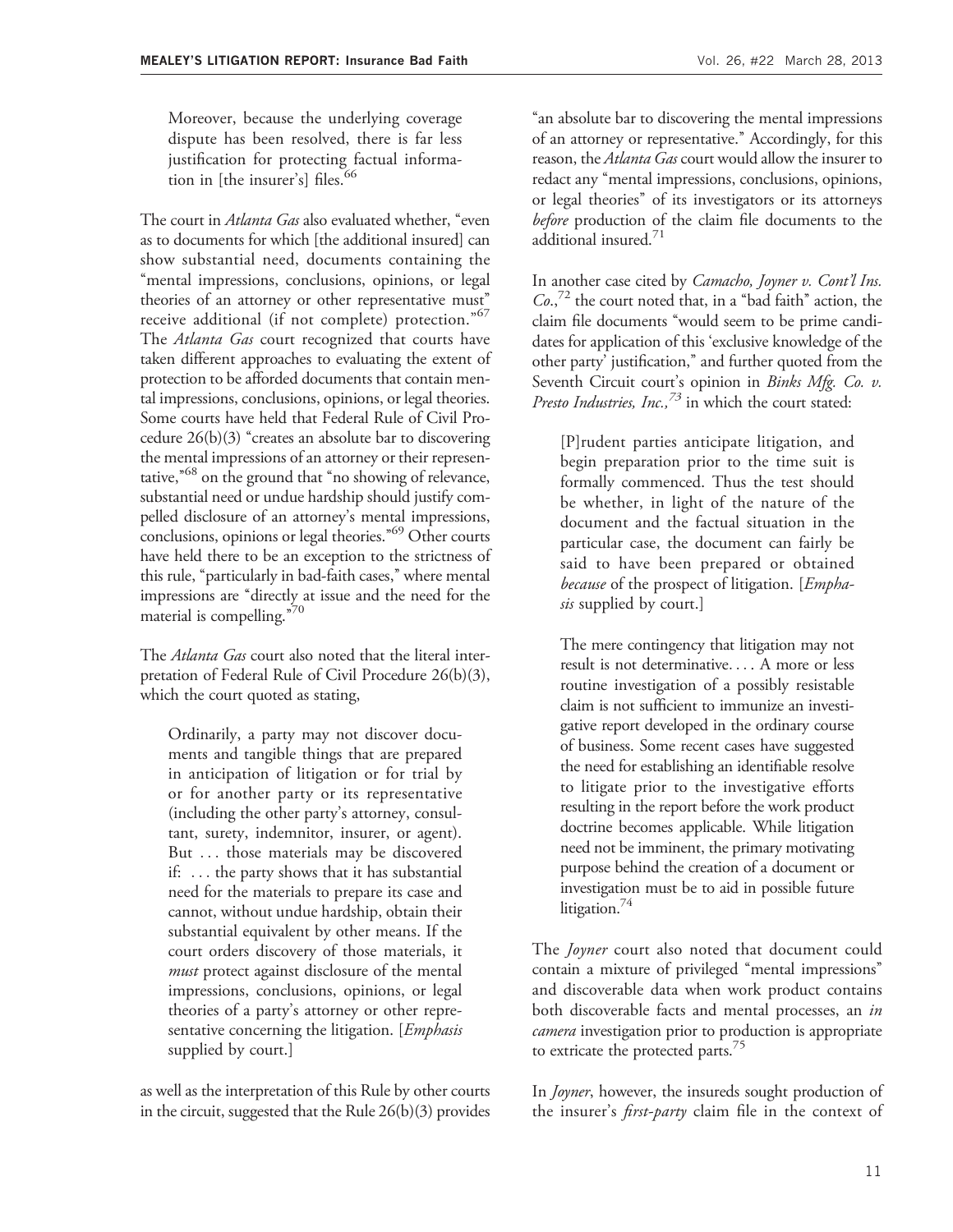their suit against their property insurer, not their liability insurer. The insureds in *Joyner* alleged among other claims that their insurer had refused in ''bad faith'' to make payment to them for their loss caused by fire to their residence. The reason why the insureds in Joyner sought production of the insurer's claim file was to discover the basis for the insurer's defense that it was not liable under the insurance contract on the ground that the insureds had intentionally set fire to their residence. Unlike a third-party claim file, however, a firstparty claim file is not created for the benefit of the insured.

The *Camacho* court also noted that the court in *Atlanta*  $Ga<sub>s</sub><sup>76</sup>$  had quoted from the Georgia federal district court's decision in Carver v. Allstate Ins. Co.<sup>77</sup> Like Joyner, Carver involved an insurer's denial of a firstparty property claim for a fire loss. The Carver court also noted that the parties ''appear[ed] to assume that the discovery documents in dispute here were 'prepared in anticipation of litigation.'" The Carver court articulated the "general rule" for determining when a document is deemed to have been "prepared in anticipation of litigation'' as ''whether 'the document can fairly be said to have been prepared or obtained because of the prospect of litigation, ... (and not) in the regular course of business,'' and explained:

Paradoxically, insurance company investigating documents straddle both ends of this definition, because it is the ordinary course of business for an insurance company to investigate a claim with an eye toward litigation. Yet a hard and fast rule in either direction would be contrary to various goals of modern discovery practice. To foreclose from discovery all insurance company investigatory reports would unnecessarily hike the expense in proceeding against insurance companies, in violation of Rule 1 of the civil rules, and once again, may render the factfinding process a cat and mouse game. Yet to open for discovery these internal documents may inhibit a claims adjuster from reporting all his thoughts and ideas regarding a claim, because no protection against discovery is afforded documents containing mental impressions not prepared in anticipation of litigation. Investigation reports might then be less reliable in evaluating and disposing of claims and an insurance company's claims evaluation process as a whole might be disrupted. In addition, full discovery may allow a plaintiff proceeding against an insurance company to co-opt ''the wits'' of his adversary, in contravention of the Hickman doctrine.

Courts, however, have found a solution to this dilemma in the very means by which an insurance company conducts its business. In the early stages of claims investigation, management is primarily concerned not with the contingency of litigation, but with ''deciding whether to resist the claim, to reimburse the insured and seek subrogation of the insured's claim against the third party, or to reimburse the insured and forget about the claim thereafter.'' At some point, however, an insurance company's activity shifts from mere claims evaluation to a strong anticipation of litigation. This is the point where the probability of litigating the claim is substantial and imminent. The point is not fixed, it varies depending on the nature of the claim, and the type of investigation conducted. The decision whether insurance company investigatory documents were ''prepared in anticipation of litigation'' turns, therefore, on the facts of each case.<sup>78</sup>

Interestingly, the Carver court mentioned Rule 1 of the Federal Rules of Civil Procedure,<sup>79</sup> which states:

These rules govern the procedure in all civil actions and proceedings in the United States district courts, except as stated in Rule 81. They should be construed and administered to secure the just, speedy, and inexpensive determination of every action and proceeding. [*Emphasis* supplied.]

The *Carver* court's expressed concern was the expense associated with pursuing litigation *against* an insurance company, and not with the expenses imposed upon insurance companies in defending against bad faith suits. The Carver court also made no distinction between the type of investigation or the reason for the investigation performed in a first-party context as opposed to a third-party context.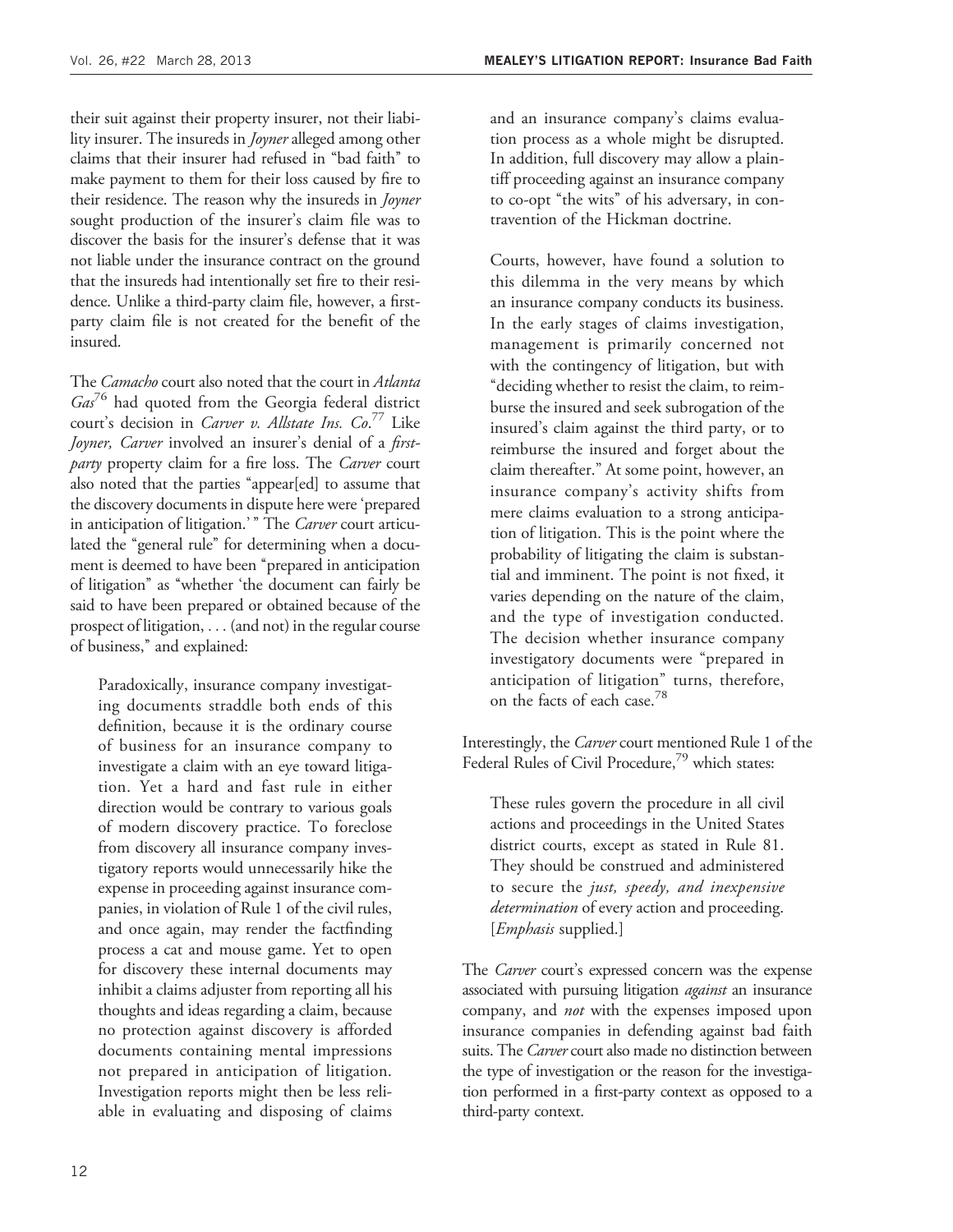By way of a further explanation of how the ''work product" doctrine applies, the Camacho court also cited to *Lett v. State Farm Fire and Cas. Co*.<sup>80</sup> for the proposition that "reports prepared after a claim was reassigned from a regular representative to a senior representative, due to the company's suspicion of fraud, were protected by the work product doctrine.<sup>"81</sup> Like Joyner and Carver, Lett involved an insurer's denial of a *first-party* property claim for a fire loss. In *Lett*, the insureds' fire loss was assigned to the insurer's Special Investigation Unit less than three weeks after the loss based on the preliminary findings of the independent cause and origin expert. The court noted that the Special Investigation Unit investigator testified that the investigation had been referred to him ''specifically because of the insurance company's suspicion that the plaintiffs were involved in the fire.'' Based on these facts, the court concluded that the claim file was ''prepared in anticipation of litigation'' and thus protected from discovery, at a relatively early stage of the claim investigation. The Lett court specifically held that "the point at which the probability of litigating the claim was "substantial and imminent'' was reached was as of the date of the referral to the insurer's Special Investigation Unit, and that any documents regarding the claim prepared by the insurer's representatives after that point were prepared "in anticipation of litigation."<sup>82</sup>

The *Lett* court then addressed the next question, which was whether the insureds had demonstrated a substantial need for the documents and any undue hardship in obtaining the information. The court also explained that:

[T]he insurer's bad faith is not determined as of the date of its denial of the insured's claim. Instead, ''[t]he question of bad faith must be determined by the defense made at the time of trial.'' The critical question, then, is ''What does the insurer know now, as of the trial?,'' not "When did the insurer learn it?"<sup>83</sup>

The court also noted that the insureds had failed to demonstrate ''the requisite showing of substantial need/undue hardship'' to obtain documents prepared in anticipation of litigation, since they "made no showing that facts contained in documents could not be elicited by deposing relevant investigators and witnesses interviewed."84

In addition to Atlanta Gas and Joyner, the Camacho court also cited to Atlanta Coca-Cola Bottling Co. v. Transamerica Ins. Co.<sup>85</sup> for the proposition that the investigation reports made before the denial of a claim were not prepared in anticipation of litigation and were therefore discoverable. Atlanta Coca-Cola, like Joyner, Carver and Lett, was also decided in the context of a dispute between and insured and its *first*party insurer. In Atlanta Coca-Cola, the insured brought suit against its fidelity insurer relating to the denial its insurance claim for sums allegedly fraudulently taken from vending machines by the insured's employees responsible for servicing the machines in the course of their employment. When the insured sought the identification by way of interrogatories of ''documents evidencing defendant insurer's investigation of the claim,'' the insurer objected on the basis that such documents were subject to Rule 26(b)(3) protection given to trial preparation materials. The court ordered identification of the requested documents, stating:

[T]he evaluation of claims of its policyholders is the regular, ordinary and principal business of defendant insurance company. Most of such claims result in payment by the defendant; it can hardly be said that the evaluation of a routine claim from a policyholder is undertaken in anticipation of litigation, even though litigation often does result from denial of a claim. The obviously incongruous result of the position urged by defendant would be that the major part of the files of an insurance company would be insulated from discovery.<sup>86</sup>

The analysis of the "work product" doctrine by the courts in Joyner and Carver make sense in the context of the insurer's first-party claim file, while the analysis in Lett and Atlanta Coca-Cola appears to confuse the relationship between the insured and insurer in a firstparty context. The *Lett* court's focus on what the insurer knows at the time of trial leaves open the possibility that the insurer in a first-party context might have anticipated litigation long before the bad faith action was initiated. Similarly, the Atlanta Coca-Cola suggests that all claims are "routine" and therefore the insurer's claim file would never contain mental impressions, conclusions, opinions, or legal theories of an attorney or other representative. But the analysis of whether an insurer's claim file should be protected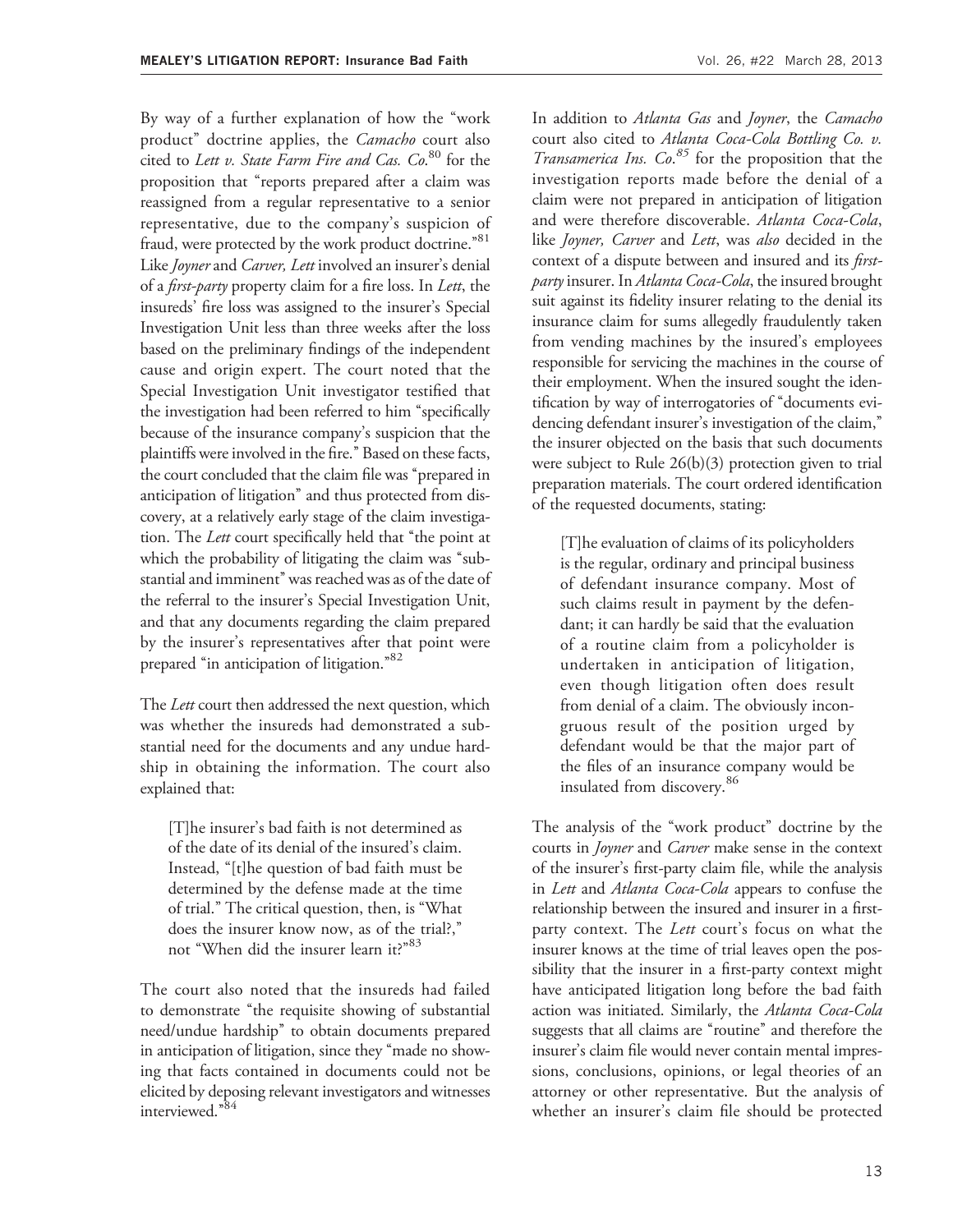from discovery is necessarily different in a first-party context than a third-party context. As we have previously stated in our commentary entitled "The Begrudged 'Insurance Bad-Faith-Suit' Exception to the Attorney-Client Privilege'':

[A] third-party claim from inception has a fiduciary relationship between the insured and the insurer and the mutually acceptable defense counsel. The insurer and defense counsel are contractually and ethically obligated to defend the insured and represent the insured in such a defense. None of the communications defense counsel has with the insurer can ever be protected as privileged from the insured. This is because a mutually acceptable defense counsel is first and foremost the attorney for the insured. After all, it is the insured who defense counsel is defending. Everything that attorney knows, certainly his or her legal opinions and recommendations, the insured is entitled to receive, and, indeed, should receive. In a third-party triumvirate relationship all defense counsel's opinions and mental impressions are for the benefit of the insured. The "client" in such a relationship is from the onset the insured. All this the insured is entitled to pursuant to a liability carrier's ''duty-to-defend'' the insured.

In a first-party claim there is no "duty-todefend'' the insured and the insurance company's attorney is never representing the insured and never sharing any of their legal analysis, opinions, and mental impressions with the insured. Such written communications were and are kept confidential as maintained only between the insurance company and its legal counsel, clearly never intended to be shared with the insured.<sup>87</sup>

Camacho is not the first court to analyze and apply cases decided in a first-party ''bad faith'' action in a thirdparty "bad faith" action. As we discussed in our commentary entitled Scary Stuff: Insurance Claim Files And Exceptions To The Attorney-Client Privilege,<sup>88</sup> a federal magistrate in Minter v. Liberty Mutual Fire Ins. Co., 89 which concerned a dispute between the insured and her first-party insurer, relied on case law concerning

third-party liability claims file to ''justify'' production of the "attorney-client" privilege and "work-product" simply because such documents are contained within the ''first-party'' insurance claim file created on behalf of the insured. $90$  We also explained in that commentary that,

A ''first-party bad-faith'' action involves a case in which an insured sues his or her own insurance company for improper denial of benefits.<sup>91</sup> In a "first-party" context, the relationship between an insured and insurer is that of *debtor and creditor*.<sup>92</sup> A "third-party bad faith'' action concerns a case in which an insured sues his own liability insurance company for "bad faith" concerning a claim (typically for failing to settle a claim) which ultimately resulted in a ''third-party'' judgment against him in excess of the policy limits.<sup>93</sup> In a "third-party" context, the liability of the insurer to its insured arises because of the fiduciary relationship that exists between the insured and the insurer. The relationship between an insured and insurer under a "first-party" insurance contract is not, however, a "fiduciary relationship" as it is in a "third-party" context.  $94$  Viewed in the context of a debtor-creditor relationship versus a fiduciary relationship, it is easy to understand why the claim file created during an insurer's investigation of a "firstparty" claim is not the insured's "underlying claim file."95

Notwithstanding the *Camacho* court's reliance on decisions analyzing application of the "work product" doctrine in the context of a "first party bad faith claim," the court properly noted that the insured's need for an insurer claim file in a ''third-party bad faith'' claim is ''substantial'' for the reason that the documents in that file are frequently the only ''reliable indication'' of whether the insurance company acted in "bad faith."<sup>96</sup> Based on the nature of a dispute between an insured and its liability carrier, it is certainly understandable why the claim file from the underlying litigation, for which the liability carrier is providing a defense, would be the subject of discovery in a ''badfaith'' litigation. Of course, even if the insured (claimant) shows "substantial need" for the liability carrier's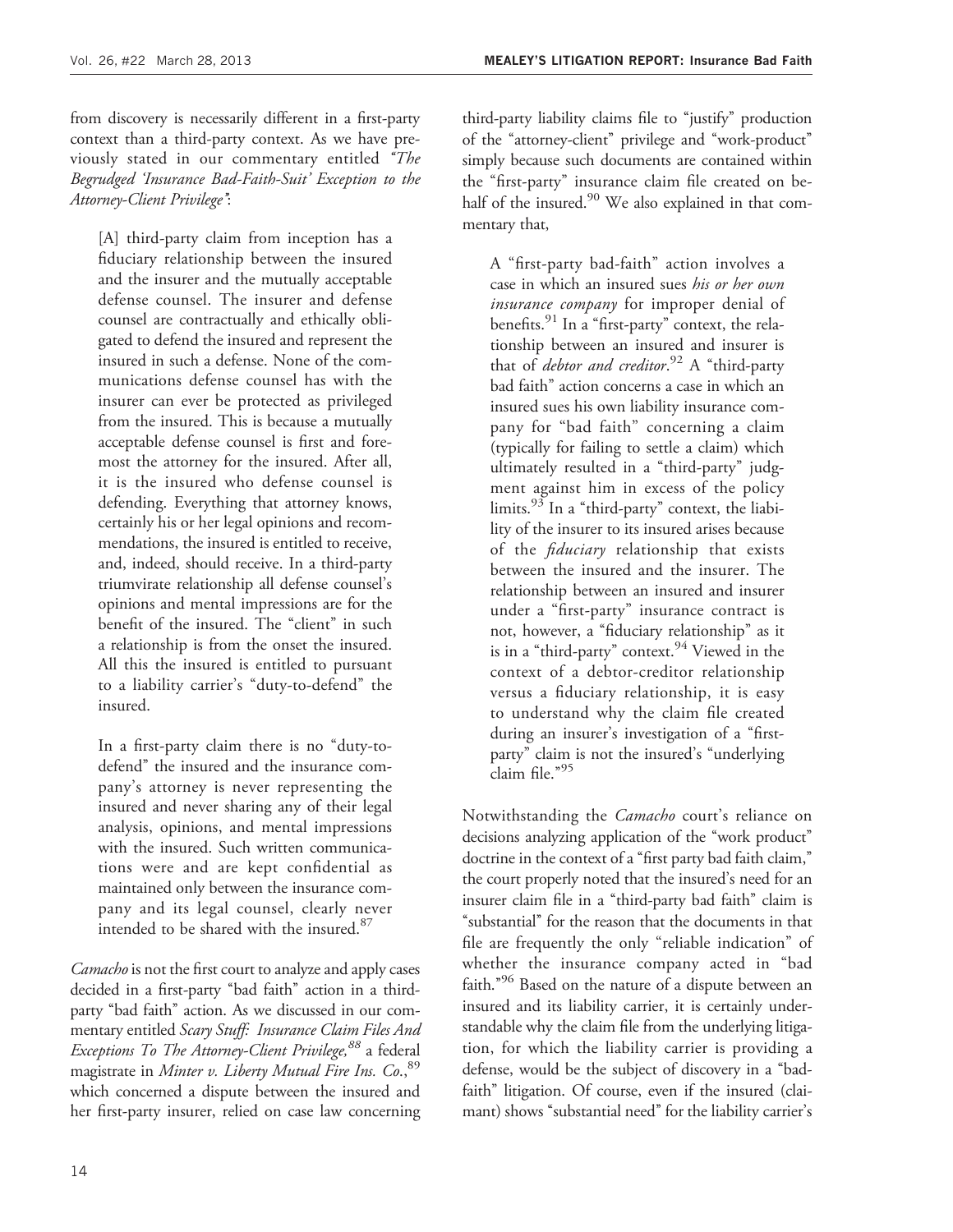file, this ''substantial need,'' absent waiver, does not pierce the liability carrier's attorney-client privilege. $\frac{9}{2}$ 

Ultimately, the *Camacho* court construed Rule  $26(b)(3)$ 's work product protection broadly, requiring production, but permitting the insurer to redact from the claim file documents the mental impressions, conclusions, opinions, or legal theories of counsel and the insurance representatives handling the Plaintiffs' underlying damage claims, and permitting Plaintiffs to conduct depositions of the insurer's insurance representatives regarding the facts it knew and considered in during its investigation and handling of the underlying wrongful death claim. The court stated:

[I]n an attempt to "walk a fine line" with respect to the protection of privileged information, [the insurer] has painted too broad a stroke over its claims file in asserting that certain information constitutes opinion work product as demonstrated by the following examples. First, [the insurer] seeks to redact as work product portions of its Activity Log ... despite the fact that [the insurer] did not identify these documents as containing protected work product on its privilege log. Second, [the insurer] attempts to assert work product protection over summaries of some communications between [defense counsel] and its insured, Mr. Park. Third, [the insurer] has attempted to assert the work product privilege over emails and other communications between [defense counsel] and [the insurer] Claims Specialists that do not contain any evidence of [the insurer]'s inhouse legal strategies.<sup>98</sup>

Thus, while the *Camacho* court ordered production of the insurer claims file to Plaintiffs, the Court permitted the insurer to redact the mental impressions, conclusions, opinions, or legal theories of counsel and the insurance representatives handling the Plaintiffs' underlying damage claims from the documents. The court also cautioned the insurer to approach the process of redacting the documents ''in good faith and to redact only the portions of its claims file necessary to protect against disclosure of its legal strategies in defending the underlying lawsuit,'' and suggested through its citation to *Joyner* that it would not hesitate to impose sanctions as necessary.

Camacho also recognized, as did Joyner, that documents could contain a mixture of privileged "mental impressions'' and discoverable data, but specifically noted that "facts" are not protected from discovery. The Camacho court stated:

The Court recognizes that the documents Plaintiffs seek contain a mixture of privileged "mental impressions" and discoverable information. However, "Rule  $26(b)(3)$ 's work product protection 'furnishes no shield against discovery,' by interrogatory and deposition, of the facts that an adverse party's representative has amassed and accumulated in documents prepared for litigation.'' Therefore, Plaintiffs are entitled to depose [the insurer]'s insurance representatives regarding the facts [the insurer] had knowledge of and considered in its investigation and handling of the Camacho wrongful death claim.<sup>99</sup>

#### Conclusion

The "attorney-client privilege" is and should be sacrosanct.<sup>100</sup> The defendant-insured is entitled to have everything his or her defense counsel has. The liability carrier should never provide defense counsel anything it does not want the insured to receive. A liability carrier may have an argument that the insured is not entitled to review those documents in its liability claims file that were never shared with either the defense counsel or its insured.

The liability carrier's claim file is generally "work-product" and not discoverable absent the insured showing "substantial need'' and an inability to obtain the information by other reasonable means. However, the communications between the liability carrier and its lawyers, not defense counsel, are still protected by the attorney-client privilege. Here the client is the liability carrier, not the insured. Accordingly, a liability carrier should never share with the insured's defense counsel anything it does not want the insured to know, and should create separate "first-party" claim files that contain documents relating to coverage or other "first-party" exposure and obligations, such as "excess judgments."<sup>101</sup> Of course, as a practical matter, in defending against a ''bad-faith'' case, the liability carrier should seriously consider waiving its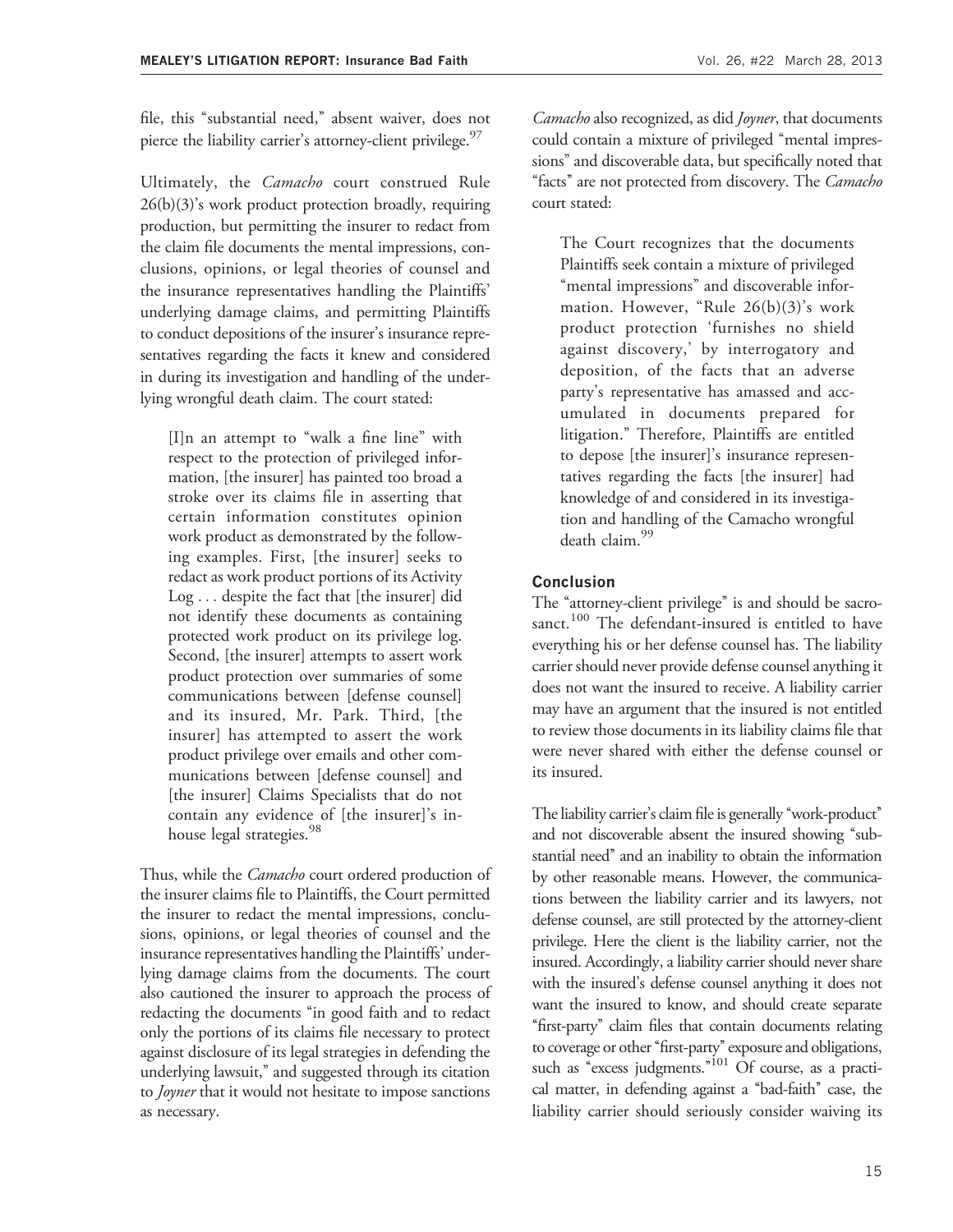attorney-client privilege and rely, at least in part, upon advice of counsel as a defense.

#### **Endnotes**

- 1. Swidler & Berlin v. United States, 524 U.S. 399, 403, 118 S. Ct. 2081, 141 L. Ed. 2d 379, 384 (1998); Upjohn Co. v. United States, 449 U.S. 383, 389, 101 S. Ct. 677, 682, 66 L. Ed. 2d 584 (1981).
- 2. 2012 WL 2430471, at \*3 (citing Hickman v. Taylor, 329 U.S. 495, 510–514 (1947), and Rule 26(b)(3)(A) of the Federal Rules of Civil Procedure, which "precludes the discovery of 'documents and tangible things that are prepared in anticipation of litigation or for trial by [a party's attorney].'").
- 3. As the court in In re Powerhouse Licensing, LLC, 441 F.3d 467 (6th Cir. 2006), stated:

It is axiomatic that the purpose of the workproduct doctrine is to allow an attorney ''to assemble information, sift what he considers to be the relevant from the irrelevant facts, prepare his legal theories and plan his strategy without undue and needless interference ... to promote justice and to protect [his] clients' interests." ... Once the party requesting discovery establishes relevance, the objecting party has the burden of showing that the material was "prepared in anticipation of litigation or for trial.'' If that burden is not met, the court's inquiry ends and the documents must be produced.

Id. at 473 (citations omitted).

- 4. 2012 WL 6062029 (N.D. Ga. 2012).
- 5. It was Plaintiffs' position in this ''bad faith'' action that on multiple occasions, the insurer knew that "settlement within its [insured's] policy limits was possible, but failed to take sufficient steps to obtain such settlement.'' The insurer characterized Plaintiffs claims by stating that it had failed to respond to "allegedly 'missed' time limit demand'' made by Plaintiffs for the insured's policy limits. Parties' Joint Briefs on Discovery Issues dated September 14, 2012.
- 6. 2012 WL 6062029, at 1.
- 7. 2012 WL 6062029, at 1.
- 8. 2012 WL 6062029, at \*2. The insurer also sought to withhold the portion of its claim file generated after its rejection of the claimants' offer of settlement concerning the underlying claim against the insured, on the basis that ''the relevant time period for demonstrating its alleged bad-faith conduct ends at [the insurer's] initial rejection of Plaintiffs' offer of settlement.'' 2012 WL 6062029, at \*8. The Camacho court pointed out that under Georgia law, courts consider the ''totality of the circumstances'' in determining whether an insurer has exercised "ordinary care" in deciding whether to settle, including ''whether there has been a reasonable valuation of the case and whether, at each stage, rejections of settlement demands were consciously made in terms of deliberative judgment and evaluation, as opposed to rejections based on other or no reasons.'' The court accordingly ordered the insurer to produce its entire claim file, including documents generated after its rejection of the claimants' offer of settlement. Id.
- 9. Hogan v. Provident Life & Acc. Ins. Co., 2009 WL 2169850, at \*4 n.3 (M.D. Fla. 2009) (citing Time Ins. Co., Inc. v. Burger, 712 So. 2d 389, 391 (Fla.1998)).
- 10. John J. Pappas, The Begrudged 'Insurance Bad-Faith-Suit' Exception to the Attorney-Client Privilege, Mealey's Litigation Report: Insurance Bad Faith, Vol. 22, #26 (May 20, 2008), citing John J. Pappas, Bad Faith Should Be Difficult To Prove, Mealey's Litigation Report: Insurance Bad Faith, Vol. 19, #22 (March 21, 2006). In this same article, we also explained:

In a first-party claim there is no "duty-todefend'' the insured and the insurance company's attorney is never representing the insured and never sharing any of their legal analysis, opinions, and mental impressions with the insured. Such written communications were and are kept confidential as maintained only between the insurance company and its legal counsel, clearly never intended to be shared with the insured

Id.

11. John J. Pappas and Janice C. Buchman, 'Bad-Faith' Discovery: Claim Files, Training Materials, Personnel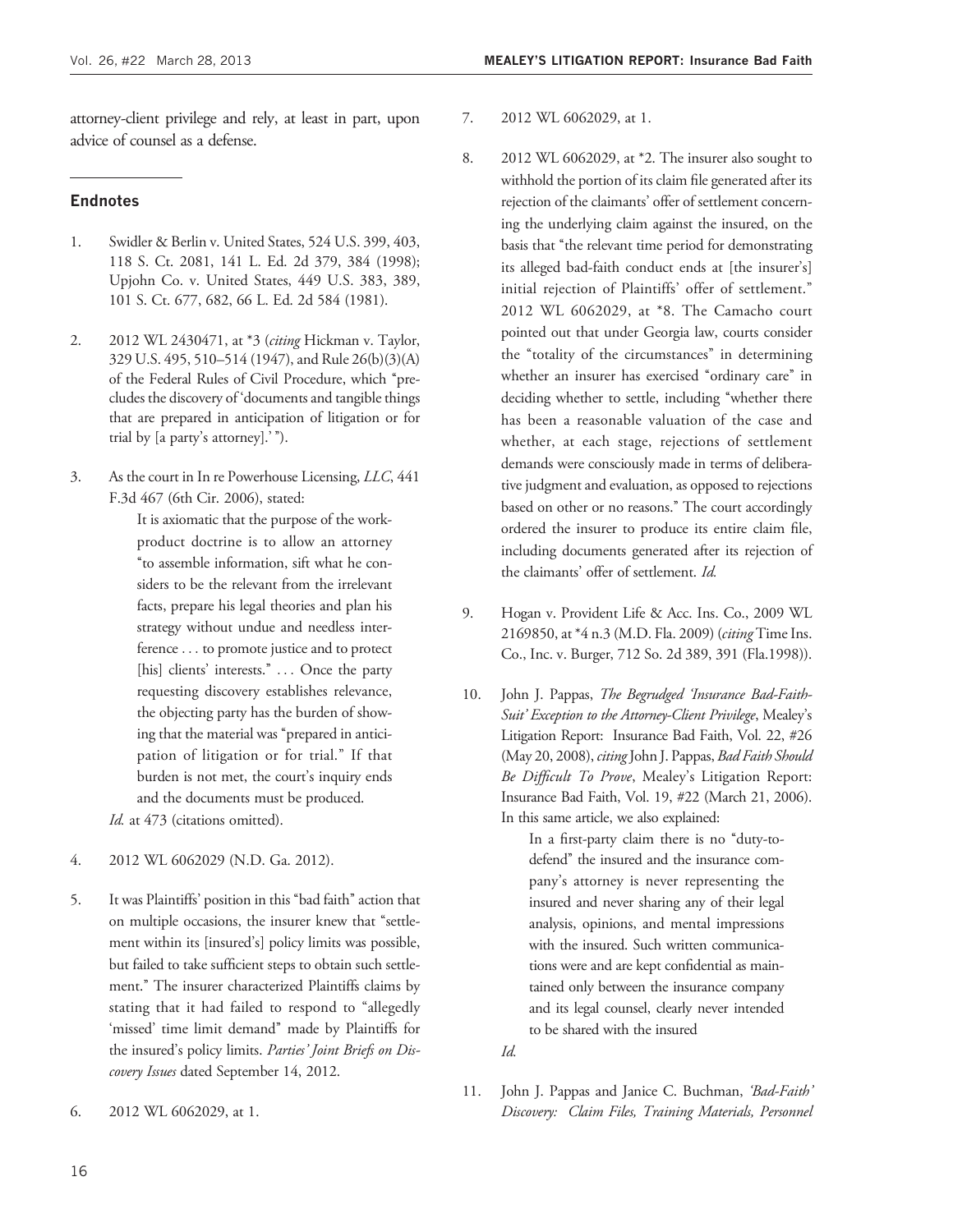- 12. 221 F.3d 394 (2d Cir. 2000).
- 13. 221 F.3d 394, 403 (2d Cir. 2000). Note that assignments of "bad faith" claims are not enforceable in all jurisdictions. For example, in Alabama, the court in Cash v. State Farm Fire & Cas. Co., 125 F. Supp. 2d 474, 477-478 (M.D. Ala. 2000), explained that an insurer's bad faith refusal to pay is considered an intentional tort and a "species of fraud," and that that since tortious conduct is considered intentional, fraudulent, and personal, it cannot be the subject of assignment. See also Terrell v. Lawyers Mut. Liab. Ins. Co. of N.C., 131 N.C. App. 655, 507 S.E.2d 923, 926 (N.C. Ct. App. 1998) (court held plaintiff's tortious bad faith claim barred for the reason that "[a]ssignments of personal tort claims are void as against public policy... .'' (citations omitted)). Jurisdictions such as Georgia, New York, Washington, Pennsylvania, and California allow assignments to third parties of ''bad faith'' claims. Pinto v. Allstate Ins. Co., 221 F.3d 394 (2d Cir. 2000); Blue Cross & Blue Shield of Ga., Inc. v. Bennett, 223 Ga. App. 291, 477 S.E.2d 442, 444 (Ga. App.1996); Wolfe v. Allstate Property & Cas. Ins. Co., 877 F. Supp. 2d 228 (M.D. Pa. 2012); McLaughlin v. National Union Fire Ins. Co., 23 Cal. App. 4th 1132, 29 Cal. Rptr. 2d 559, 567 (Cal. App. 1994); Planet Ins. Co. v. Wong, 74 Wash. App. 905, 877 P.2d 198, 201 (Wash. App. 1994).
- 14. 2012 WL 6062029, at \*2.
- 15. 2012 WL 6062029, at \*4.
- 16. 2012 WL 6062029, at \*2.
- 17. 2012 WL 6062029, at \*2 (citations omitted).
- 18. 2012 WL 6062029, at \*2.
- 19. 414 S.E.2d 278, 280 (Ga. App.1992).
- 20. 289 N.W. 652 (Wisc.1940).
- 21. 2012 WL 6062029, at \*3.
- 22. 87 N.W.2d 920 (1958).
- 23. 87 N.W.2d at 922.
- 24. 87 N.W.2d at 923-924.
- 25. 87 N.W.2d at 924 (emphasis supplied).
- 26. 111 N.H. 43, 274 A.2d 781 (N.H. 1971).
- 27. 111 N.H. at 49, 274 A.2d at 784-785 (citations omitted) (*emphasis* supplied).
- 28. 36 F.R.D. 37 (D.S.C 1964).
- 29. 36 F.R.D. at 40-41 (D.S.C. 1964) (citations omitted) (emphasis supplied).
- 30. 617 S.E.2d 40 (N.C. Ct. App. 2005).
- 31. 2012 WL 6062029, at \*3.
- 32. 2012 WL 6062029, at \*3.
- 33. 2012 WL 6062029, at \*3.
- 34. 2012 WL 6062029, at \*3 (quoting Nationwide Mut. Fire Ins. Co. v. Bourlon, 617 S.E.2d 40, 47 (N.C. Ct. App. 2005)).
- 35. 617 S.E.2d at 47.
- 36. 617 S.E.2d at 47 (citation omitted).
- 37. 617 S.E.2d at 47.
- 38. 617 S.E.2d at 47.
- 39. 617 S.E.2d at 48.
- 40. 617 S.E.2d at 48.
- 41. 617 S.E.2d at 60-61.
- 42. 617 S.E.2d at 51 (emphasis supplied).
- 43. 617 S.E.2d at 51.
- 44. 880 F.2d 709 (4th Cir.1989), cert. denied, Anderson v. Aetna Casualty & Surety Co., 493 U.S. 959, 110 S. Ct. 377, 107 L. Ed. 2d 362 (1989).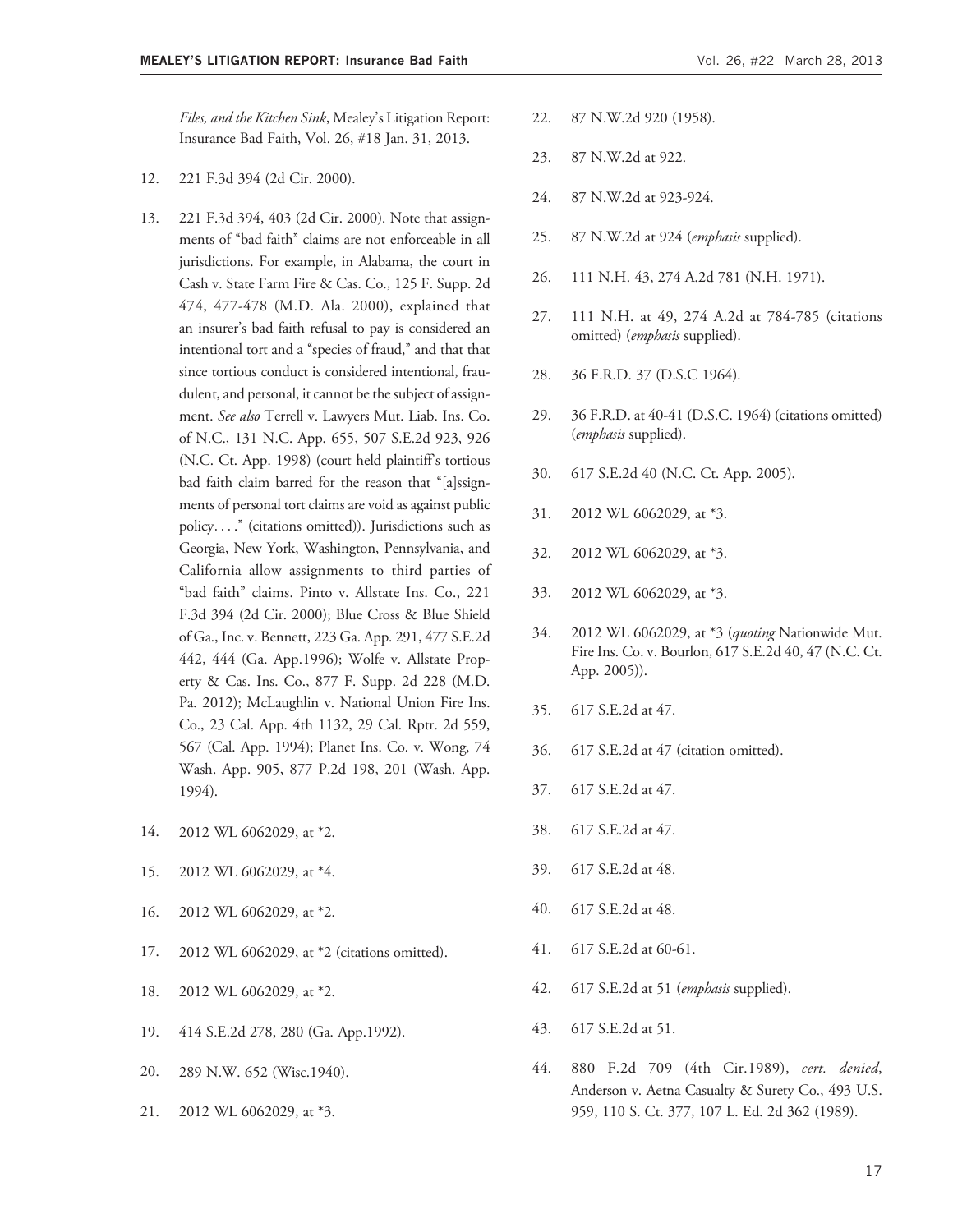- 45. 617 S.E.2d at 57 (quoting In re A.H. Robins Co.,. 880 F.2d 709, 751 (4th Cir.1989), cert. denied, Anderson v. Aetna Casualty & Surety Co., 493 U.S. 959, 110 S. Ct. 377, 107 L. Ed. 2d 362 (1989).
- 46. 880 F.2d 709 (4th Cir.1989), cert. denied, Anderson v. Aetna Casualty & Surety Co., 493 U.S. 959, 110 S. Ct. 377, 107 L. Ed. 2d 362 (1989).
- 47. 617 S.E.2d at 51 (emphasis in original).
- 48. The dissenting opinion in Bourlon also addressed the waiver issue, disagreeing with the majority's opinion that the insured waived his right to the "attorney-client'' privilege by alleging in his counterclaims against his insurer that defense counsel negligently defended him in the underlying action. The dissent in Bourlon highlighted the four instances where the privilege is waived, identifying them as follows:

(1) ''where uncontroverted evidence showed the defendant consulted with his attorney solely to facilitate his surrender, such communication relating to the surrender was not privileged," (2) "when a client alleges ineffective assistance of counsel, the client waives the attorneyclient privilege as to the matters relevant to the allegation,"  $(3)$  "communications" are not privileged when made in the presence of a third person not acting as an agent of either party," and (4) "the privilege is not applicable when an attorney testifies regarding the testator's intent to settle a dispute over an estate,"...

617 S.E.2d at 57 (citations omitted).The Bourlon dissent also noted the trial court's conclusion that the liability policy itself did not contain any language suggesting that retention by the insurer of counsel for its insured under the policy's duty of defense is a waiver of the "attorney-client" privilege. Regarding the insured's allegations in his counterclaims against his insurer that "improper representation by" (617 S.E.2d at 47) defense counsel, the dissent noted that the insured:

> (1) made no allegations regarding any misconduct by [defense counsel]; (2) has not asserted any claims against [defense counsel]; and (3) made no adverse allegations against [defense

counsel] or even mentioned his name in the counterclaims. During the hearing, defense counsel conceded that the statute of limitations for defendant to assert claims against [defense counsel] had expired. Defendant's counterclaim asserts failure to settle and breach of duty only on the part of [the insurer].

617 S.E.2d at 58. Accordingly, the dissent noted that that the "attorney-client privilege" protects communications between the insured and his defense counsel during his representation of the insured in the underlying action, and that he would have held that the insured did not waive the privilege.

- 49. 617 S.E.2d at 47 (quoting North River Ins. v. Philadelphia Reinsurance, 797 F. Supp. 363, 367 (D.N.J. 1992)).
- 50. 2012 WL 6062029, at \*3.
- 51. The ''work-product'' doctrine protects a lawyer's trial preparation materials from discovery but may be overcome if the party requesting the materials shows it has a ''substantial need'' for the materials to prepare its case and cannot, without undue hardship, obtain their substantial equivalent by other means. Citing to Hickman v. Taylor, the Camacho court correctly identified the ''work product doctrine'' as a ''qualified immunity for materials prepared in anticipation of litigation by a party, an attorney, or other representatives of the party." 2012 WL 2430471, at \*3-\*4 (citing Hickman v. Taylor, 329 U.S. 495, 510–514 (1947), and Rule 26(b)(3)(A) of the Federal Rules of Civil Procedure, which "precludes the discovery of 'documents and tangible things that are prepared in anticipation of litigation or for trial by [a party's attorney].'"). One court explained the notion that the ''work product'' doctrine provides a ''qualified immunity'' by stating:

Commentators have referred to the work product doctrine as more of a qualified immunity than a privilege. 8 Wright & Miller, Federal Practice and Procedure § 2025 at 212. See also Lott [Seaboard S.R., Inc., 109 F.R.D. 554, 557 (S.D. Ga. 1985)]. The protection is similar to qualified immunity because the party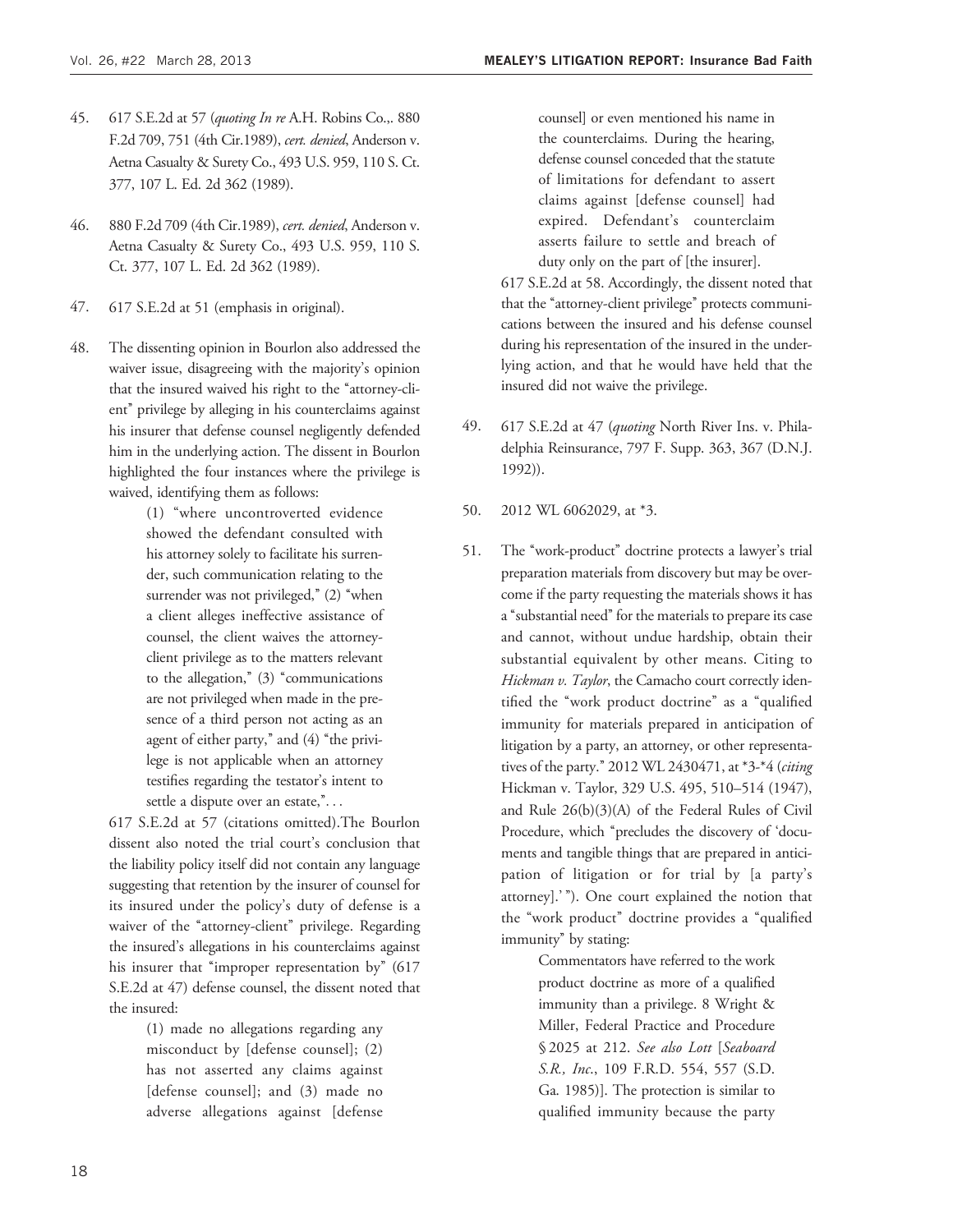seeking discovery can obtain discovery of certain work product upon a showing of substantial need for the materials and necessity. See Fed. R. Civ. P. 26(b)(3).

Shipes v. BIC Corp., 154 F.R.D. 301, 305 (M.D. Ga. 1994) (footnote omitted). The work product doctrine is derived from Federal Rule of Civil Procedure  $26(b)(3)(A)(ii)$ .

- 52. 2012 WL 6062029, at \*4.
- 53. 2012 WL 6062029, at \*4-\*5 (citations omitted).
- 54. 248 F.R.D. 663 (N.D. Ga. 2008).
- 55. 115 F.R.D. 501 (N.D. Ga.1987).
- 56. 2012 WL 6062029, at \*4.
- 57. 248 F.R.D. 663 (N.D. Ga. 2008).
- 58. 94 F.R.D. 131 (S.D. Ga. 1982).
- 59. 101 F.R.D. 414 (S.D. Ga. 1983).
- 60. 2012 WL 6062029, at \*5 (citing Underwriters Ins. Co. v. Atlanta Gas Light Co., 248 F.R.D. 663, 669 (N.D .Ga. 2008) and Joyner v. Continental Ins. Companies, 101 F.R.D. 414, 416 (S.D. Ga. 1983)).
- 61. 248 F.R.D. 663 (N.D. Ga. 2008).
- 62. 248 F.R.D. at 668.
- 63. 248 F.R.D. 668-669 (some citations omitted).
- 64. 2012 WL 6062029, at \*4-\*5 (citations omitted).
- 65. 248 F.R.D. at 669.
- 66. 248 F.R.D. at 668-669 (citations omitted).
- 67. 248 F.R.D. at 667.
- 68. 248 F.R.D. at 669.
- 69. 248 F.R.D. at 669 (quoting Duplan Corp. v. Moulinage et Retorderie de Chavanoz, 509 F.2d 730, 734 (4th Cir.1974)).
- 70. 248 F.R.D. at 669 (quoting Holmgren v. State Farm Mut. Auto. Ins. Co., 976 F.2d 573, 577 (9th Cir.1992) and citing Brown v. Superior Court, 137 Ariz. 327, 337, 670 P.2d 725, 735 (1983)).
- 71. 248 F.R.D. at 669.
- 72. 101 F.R.D. 414, 416 (D.C. Ga. 1983).
- 73. 709 F.2d 1109, 1118–19 (7th Cir.1983) (quoting Janicker v. George Washington University, 94 F.R.D. 648, 650 (D.D.C.1982)).
- 74. 709 F.2d 1109, 1118–19 (7th Cir.1983) (citations omitted).
- 75. 101 F.R.D. 416-417 (citations omitted).
- 76. 248 F.R.D. 663, 667 (N.D. Ga. 2008).
- 77. 94 F.R.D. 131 (S.D. Ga. 1982).
- 78. 94 F.R.D. at 134 (citations omitted).
- 79. John Pappas, What Ever Happened to Rule #1?, Mealey's Litigation Report: Insurance Bad Faith, Vol. 17, #20 Feb. 20, 2004.
- 80. 115 F.R.D. 501 (N.D. Ga. 1987).
- 81. 2012 WL 6062029, at \*4.
- 82. 115 F.R.D. at 503.
- 83. 115 F.R.D. at 503-504 (citations omitted).
- 84. 115 F.R.D. at 504.
- 85. 61 F.R.D. 115 (N.D. Ga. 1972).
- 86. 61 F.R.D. at 118.
- 87. John J. Pappas, The Begrudged 'Insurance Bad-Faith-Suit' Exception to the Attorney-Client Privilege, Mealey's Litigation Report: Insurance Bad Faith, Vol. 22, #26 (May 20, 2008), citing John J. Pappas, *Bad Faith Should* Be Difficult To Prove, Mealey's Litigation Report: Insurance Bad Faith, Vol. 19, #22 (March 21, 2006).
- 88. John J. Pappas, Janice C. Buchman, and Bonnie M. Sack, Scary Stuff: Insurance Claim Files And Exceptions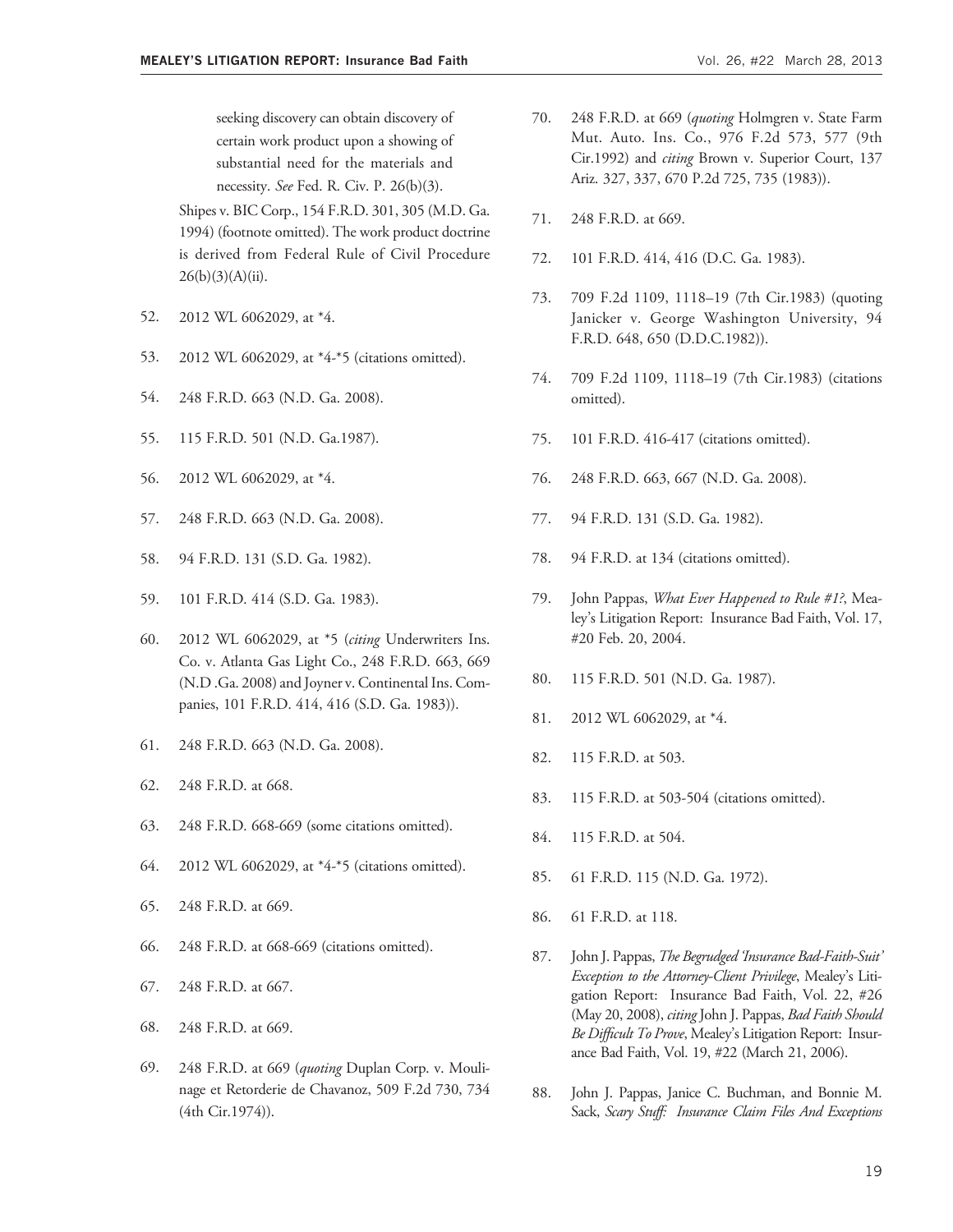To The Attorney-Client Privilege, Mealey's Litigation Report: Insurance Bad Faith, Vol. 26, #8 Aug. 23, 2012.

- 89. 2012 WL 2430471 (W.D. Ky.).
- 90. 2012 WL 2430471, at \*2.
- 91. Hogan v. Provident Life and Accident Ins. Co., 2009 WL 2169850, \*4 n.3 (M.D. Fla. 2009) (citing Time Ins. Co., Inc. v. Burger, 712 So. 2d 389, 391 (Fla.1998)).
- 92. 2009 WL 2169850, at \*5 (citing, among other cases, Time Ins. Co., Inc. v. Burger, 712 So. 2d 389, 391 (Fla.1998)). A federal court in Smith v. Northwestern Mut. Life Ins. Co. 2011 WL 4336750 (E.D. Wis. 2011), explained why a debtor-creditor relationship exists in the "first-party" context whereas a fiduciary duty exists in the "third-party" context, stating:

[A]n "insurer owes a duty to exercise good faith in evaluating and negotiating third party claims against its insured and may be held liable in tort (commonly referred to as the tort of bad faith) by its insured for a third party judgment in excess of the policy limits in the event it fails to exercise good faith in the performance of its fiduciary obligation.'' This duty does not extend to [Plaintiff's] firstparty claim. "The postulate for this fiduciary relationship is notably absent in claims by an insured against an insurer under policies of property and related types of insurance. Such claims are not controlled by the insurer to the exclusion of the insured nor is the specter of a judgment against an insured in excess of coverage a present danger if an insurer fails to exercise good faith. In first party claims by insureds against insurers under policies affording coverage for loss or damage to property and related types of insurance, the parties occupy a contractually adversary or creditor-debtor status as opposed to standing in a fiduciary relationship.''

2011 WL 4336750, at \*7 (D.C. Wis. 2011) (quoting Duncan v. Andrew County Mut. Ins. Co., 665 S.W.2d 13, 18 (Mo. Ct. App.1983) [emphasis in original]). See also Pool v. Farm Bureau Town & Country Ins. Co., 311 S.W.3d 895, 907 (Mo. Ct. App. 2010) (''There is no dispute that this was a first party claim by

Plaintiffs against their insurer ... . As a matter of law, the parties' relationship was adversarial, not fiduciary''). In Greene v. Well Care HMO, Inc., 778 So. 2d 1037 (Fla. 4th DCA 2001), a Florida court stated as follows in connection with explaining why, prior to the enactment of Fl. Stat. § 624.155, which is Florida's ''bad-faith'' statute, first-party bad-faith claims against an insurer were not recognized:

> Before [Florida Statutes] section 624.155 was enacted, first party bad faith claims against an insurer were not recognized. The only relief available on the first party claim was a cause of action for breach of contract, unless the insured could allege an independent tort such as fraud or intentional infliction of emotional distress. ... These decisions were based in part upon the relationship between the insured and insurer as one of debtor/creditor. On the other hand, Florida common law recognized that where there exists a fiduciary relationship between the parties, such as under the duty to defend under bodily injury liability provisions, and the insurer must exercise good faith in negotiating and effecting a settlement of claims, then a cause of action by the insured for bad faith exists against the insurer. These were called third party bad faith claims.The distinction between the first party claims and third party claims was based upon obligations between the insured and insurer. In the duty to defend and settle, the insurer is acting on the insured's behalf and for his or her benefit. If the insurer refuses to settle in good faith, it could result in additional liability to its insured, when the insured turned over control of settlement to the insurer. However, where the insurer failed to pay a claim of its own insured, the relationship was one of debtor and creditor, and the insured was free to sue its insurer for breach of contract for failure to pay the claim.

778 So. 2d at 1037 (citations omitted). See also Industrial Fire & Cas. Ins. Co. v. Romer, 432 So. 2d 66, 68 (Fla. 4th DCA 1983) (''The legal relationship existing between the insured and his insurer on claims for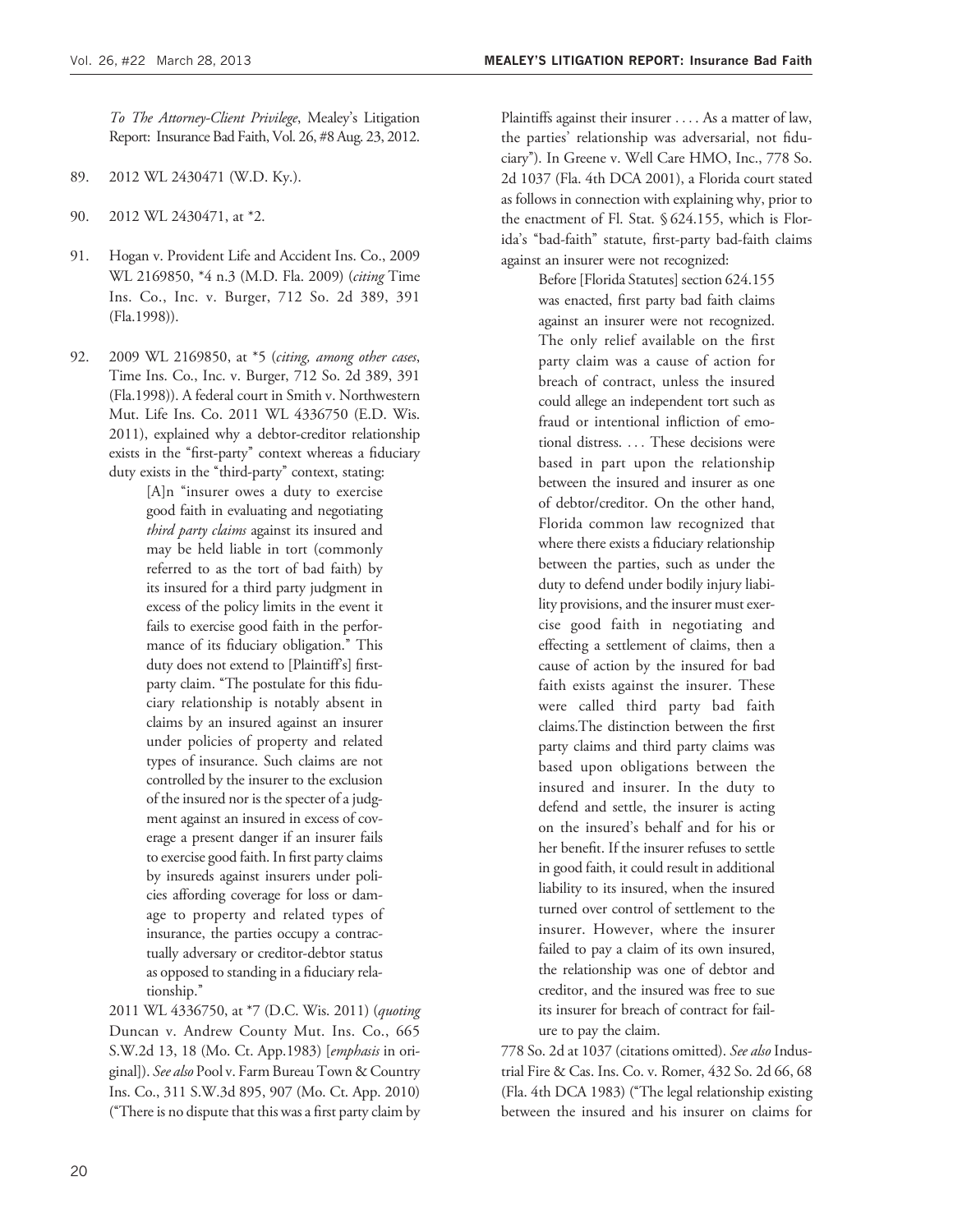collision damages or damages caused by uninsured motorists is that of debtor and creditor in which no fiduciary relationship is present. It would be a strange quirk in the law to hold that each time a debtor fails or refuses to pay demands made upon it by a creditor, the debtor would be liable for both compensatory and punitive damages even though his failure or refusal was motivated by spite, malice, or bad faith.").

- 93. 2009 WL 2169850, at \*4 n.3 (M.D. Fla. 2009) (citing Time Ins. Co., Inc. v. Burger, 712 So. 2d 389, 391 (Fla.1998)).
- 94. 2009 WL 2169850, at \*5 (M.D. Fla. 2009) (citing Allstate Ins. Co. v. Douville, 510 So. 2d 1200, 1201 (Fla. 2d DCA 1987)). Indeed, as explained by the Florida Supreme Court in Time Ins. Co., Inc. v. Burger, 712 So. 2d 389, 391 (Fla. 1998), because there is no fiduciary relationship between an insurer and insured in the context of a first party insurance claim, a common law insurance ''bad-faith'' claim, which is the equivalent of a common law breach of fiduciary duty is not recognized under Florida law in this context. Hogan v. Provident Life and Accident Ins. Co., 2009 WL 2169850 (M.D. Fla. 2009).
- 95. John J. Pappas, Janice C. Buchman, and Bonnie M. Sack, Scary Stuff: Insurance Claim Files And Exceptions To The Attorney-Client Privilege, Mealey's Litigation Report: Insurance Bad Faith, Vol. 26, #8 Aug. 23, 2012.
- 96. 2012 WL 6062029, at \*5 (citing Underwriters Ins. Co. v. Atlanta Gas Light Co., 248 F.R.D. 663, 669,

(N.D. Ga. 2008) and Joyner v. Continental Ins. Companies, 101 F.R.D. 414, 416 (S.D. Ga. 1983)).

- 97. See John J. Pappas and Janice C. Buchman, 'Bad-Faith' Discovery: Claim Files, Training Materials, Personnel Files, and the Kitchen Sink, Mealey's Litigation Report: Insurance Bad Faith, Vol. 26, #18 Jan. 31, 2013.
- 98. 2012 WL 6062029, at \*5 (citations omitted).
- 99. 2012 WL 6062029, at \*6 (citations omitted).
- 100. John J. Pappas, Janice C. Buchman, and Bonnie M. Sack, Scary Stuff: Insurance Claim Files And Exceptions To The Attorney-Client Privilege, Mealey's Litigation Report: Insurance Bad Faith, Vol. 26, #8 Aug. 23, 2012.
- 101. In re Professional Direct Ins. Co., 578 F.3d 432, 439 (6th Cir. 2009). In In re Professional Direct Ins. Co., the federal court considered ''[t]he lone issue [of] whether the disputed documents were prepared in anticipation of litigation'' (578 F.3d at 438) and explained:

If a document is prepared in anticipation of litigation, the fact that it also serves an ordinary business purpose does not deprive it of protection, but the burden is on the party claiming protection to show that anticipated litigation was the ''driving force behind the preparation of each requested document."

578 F.3d at 439 (citations omitted). ■